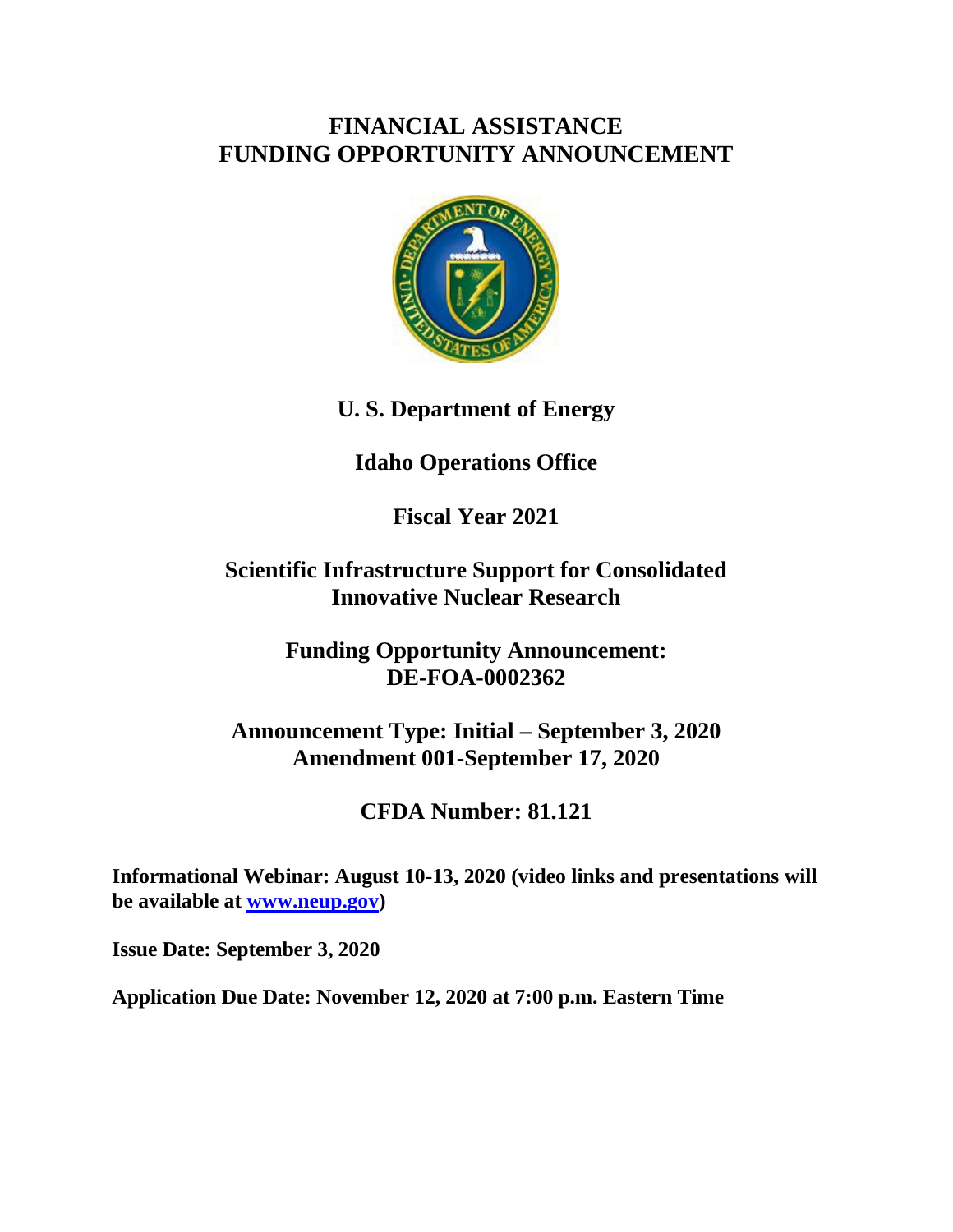# **Amendment 001:**

- *1. Removes references to the DOE-ID resource page and replaces those references with information at neup.gov.*
- *2. Removes note about an anticipated modification on Octcober 26, 2020.*
- *3. Note added that neup.gov's submission site will be available beginning on September 23, 2020 to accept applications.*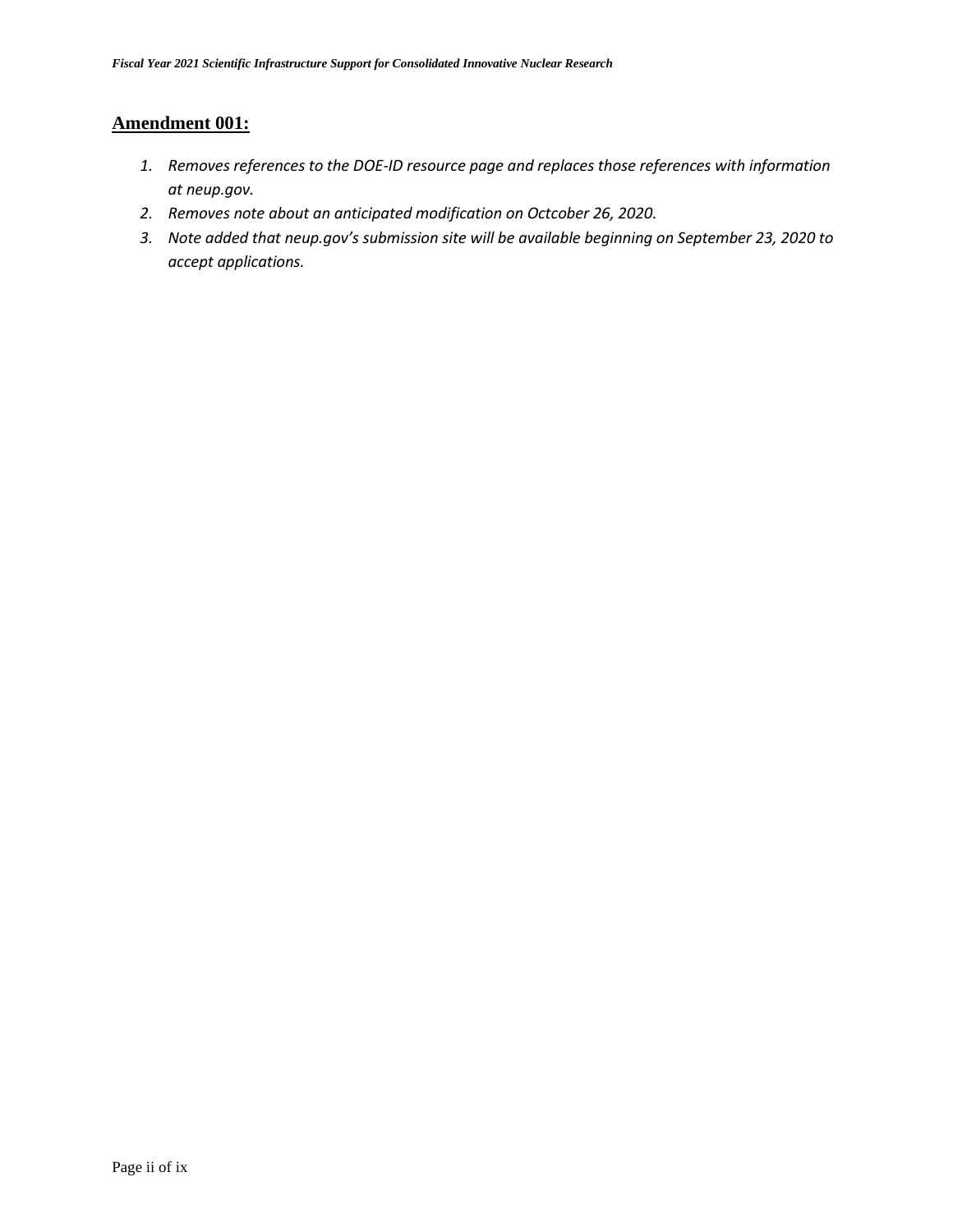### **Registration Requirements**

There are several one-time actions applicants must complete in order to submit an application in response to this Announcement (e.g., obtain a Dun and Bradstreet Data Universal Numbering System (DUNS) number, register with the System for Award Management (SAM), and create an account on NEUP.gov. Applicants who are not registered with SAM should allow up to five weeks to complete this requirement. It is suggested that the process be started as soon as possible.

### **If an applicant has not already done so, it must:**

- 1. Obtain a DUNS number. DUNS website: [http://fedgov.dnb.com/webform.](http://fedgov.dnb.com/webform)
- 2. Register with the SAM. SAM website: [http://www.sam.gov/.](http://www.sam.gov/) For more information about SAM registration for applicants please refer to: https://www.sam.gov/SAM/transcript/Quick Guide for Grants Registrations.pdf
- 3. Create an account on NEUP.gov using the 'Sign In' tab in the top right hand corner. To create an account; 1) Click "Create a new account"; 2) fill out the required information and click "Create User"; 3) Fill out the information in the "My Information" section.

### **Questions**

Questions regarding the **content of this funding opportunity announcement** must be submitted using the contact information found at Part VII, Section B, of this FOA. DOE will try to respond to a question within 3 business days, unless a similar question and answer have already been posted on the website.

### **Application Preparation**

Applicants must prepare the application package and application forms from the NEUP.gov website: **<https://neup.inl.gov/SitePages/Home.aspx>**

Additional instructions are provided in Section IV of this FOA.

### **Application Submission**

Instructions and a copy of the FOA can be found at neup.gov.

### **NOTE: NEUP.gov's submission site will open to accept applications on September 23, 2020. Access to the site will be restricted until that date.**

Electronic applications and instructions are available at the NEUP website. To access these materials: (1) go to <u>www.NEUP.gov;</u> (2) select "Sign In" from the top right hand corner of the screen; (3) enter your user credentials; (4) select "Applications" from the menu; and (5) click on "Create New Application" for the type of application you are creating. Apply at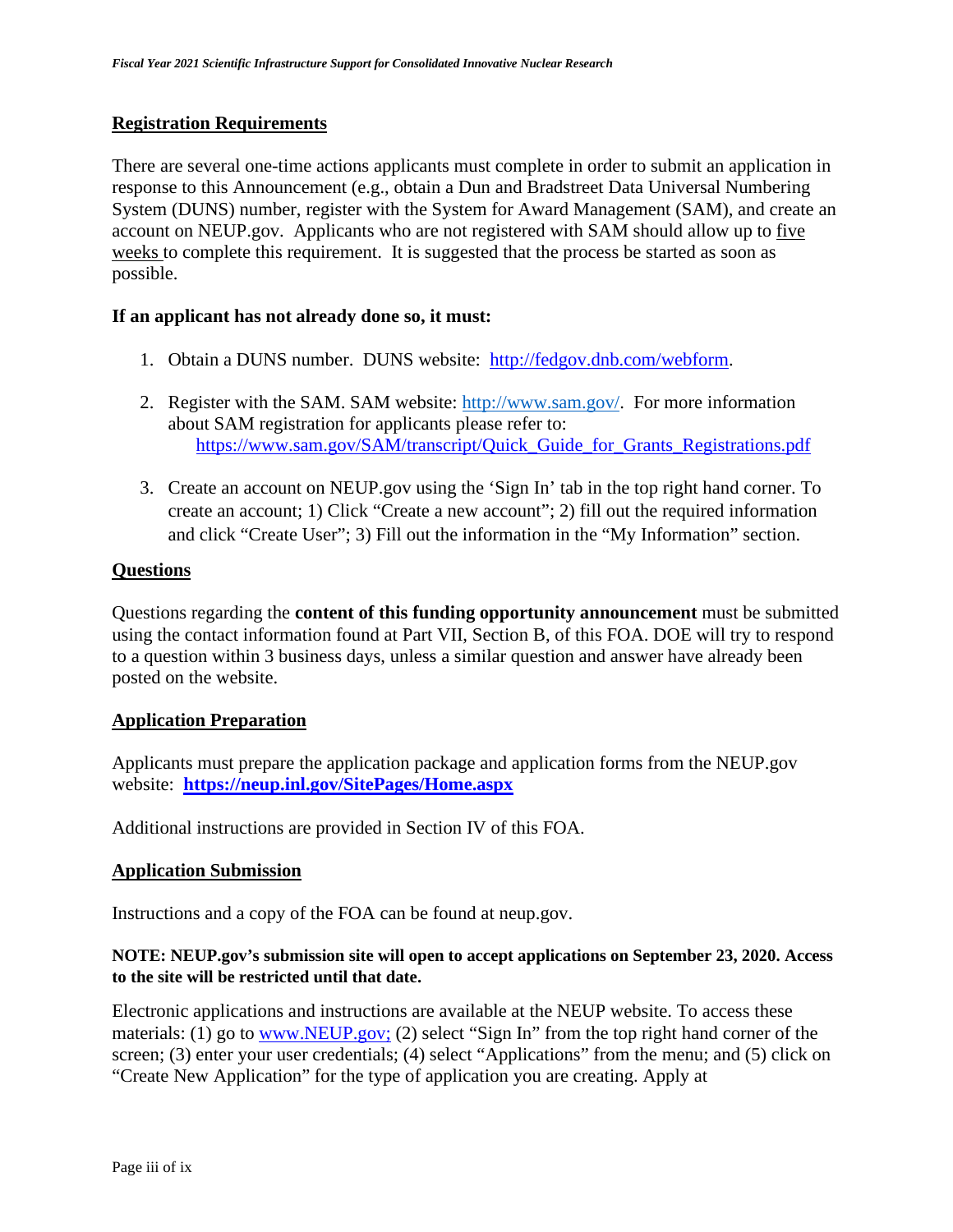[www.NEUP.gov.](http://www.neup.gov/) If you have any questions about your registration, contact the INR Integration Office at 208-526-7804 or at  $\frac{\text{neup@inl.gov}}{\text{neup@inl.gov}}$ .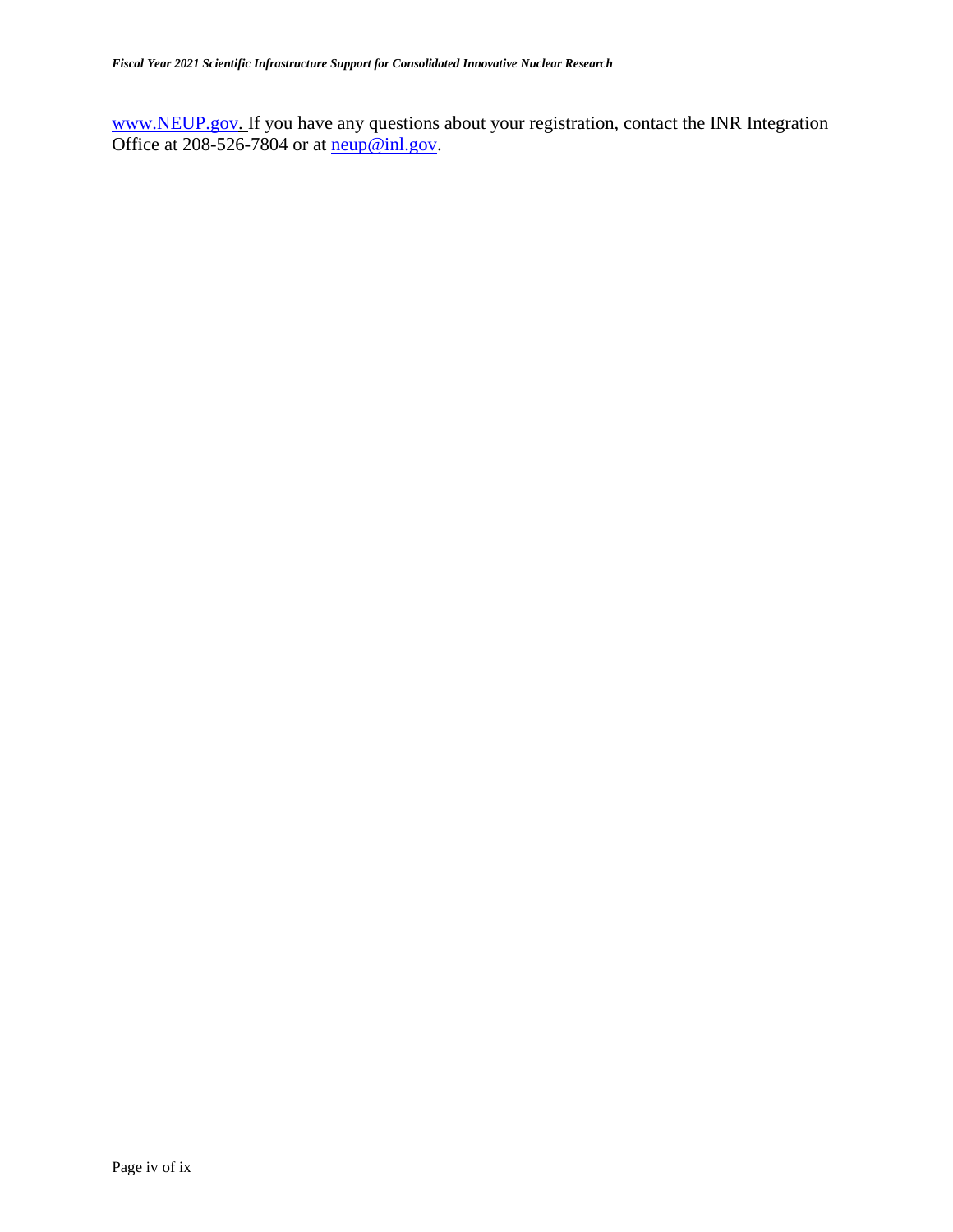# **TABLE OF CONTENTS**

| А.        | A.1<br>A.2          |  |
|-----------|---------------------|--|
| <b>B.</b> |                     |  |
| C.        | C.1<br>C.1.1<br>C.2 |  |
|           |                     |  |
| А.        |                     |  |
| <b>B.</b> | B.1<br>B.2<br>B.2.1 |  |
| C.        | C.1<br>C.2<br>C.2.1 |  |
| D.        |                     |  |
| Ε.        | E.1<br>E.2<br>E.2.1 |  |
| F.        |                     |  |
| G.        |                     |  |
|           |                     |  |
| А.        |                     |  |
| <b>B.</b> |                     |  |
| C.        |                     |  |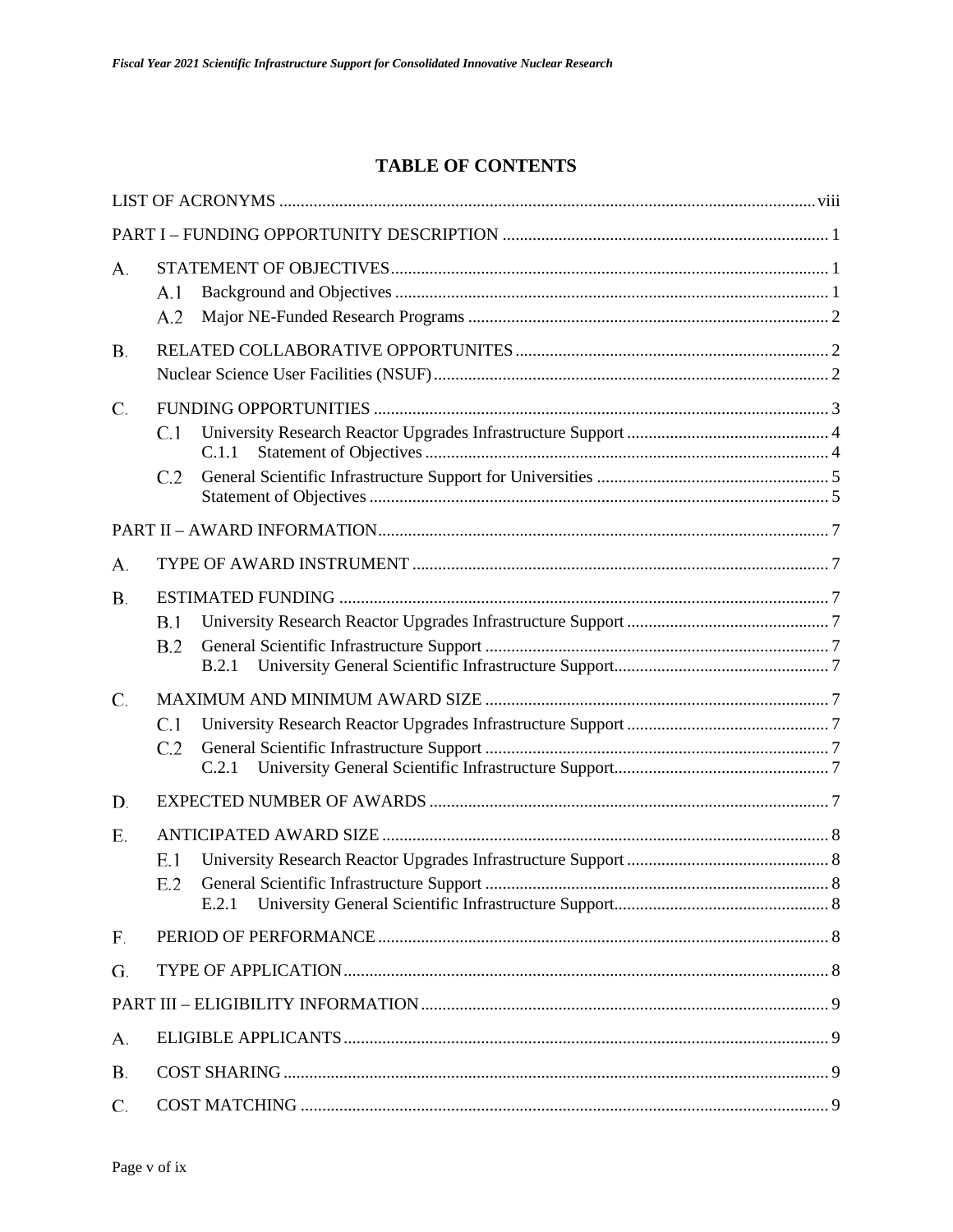| D.        |                                                                                   |     |
|-----------|-----------------------------------------------------------------------------------|-----|
|           |                                                                                   |     |
|           |                                                                                   |     |
| А.        |                                                                                   |     |
| <b>B.</b> |                                                                                   |     |
|           | B.1                                                                               |     |
|           | B.2                                                                               |     |
| C.        |                                                                                   |     |
|           | C.1                                                                               |     |
|           | C.2                                                                               |     |
|           | C.3                                                                               |     |
|           | C.4                                                                               |     |
|           | C.5                                                                               |     |
|           | C.6<br>SF-424A Excel, Budget Information – Non-Construction Programs File 15      |     |
|           | C.7                                                                               |     |
|           | C.8                                                                               |     |
|           | C.9<br>C.10                                                                       |     |
|           | SF-LLL Disclosure of Lobbying Activities (Required for All Applicants) 17<br>C.11 |     |
| D.        |                                                                                   |     |
|           |                                                                                   |     |
| Ε.        |                                                                                   |     |
|           | E.1                                                                               |     |
|           | E.2                                                                               |     |
|           | E.3                                                                               |     |
| F.        |                                                                                   |     |
| G.        | <b>FUNDING RESTRICTIONS</b>                                                       | -18 |
| Н.        |                                                                                   |     |
|           | H.1                                                                               |     |
|           | H <sub>.2</sub>                                                                   |     |
|           |                                                                                   |     |
| А.        |                                                                                   |     |
|           | A.1                                                                               |     |
|           | A.2                                                                               |     |
|           | A.2.1                                                                             |     |
|           | A.2.2                                                                             |     |
|           | A.3                                                                               |     |
| Β.        |                                                                                   |     |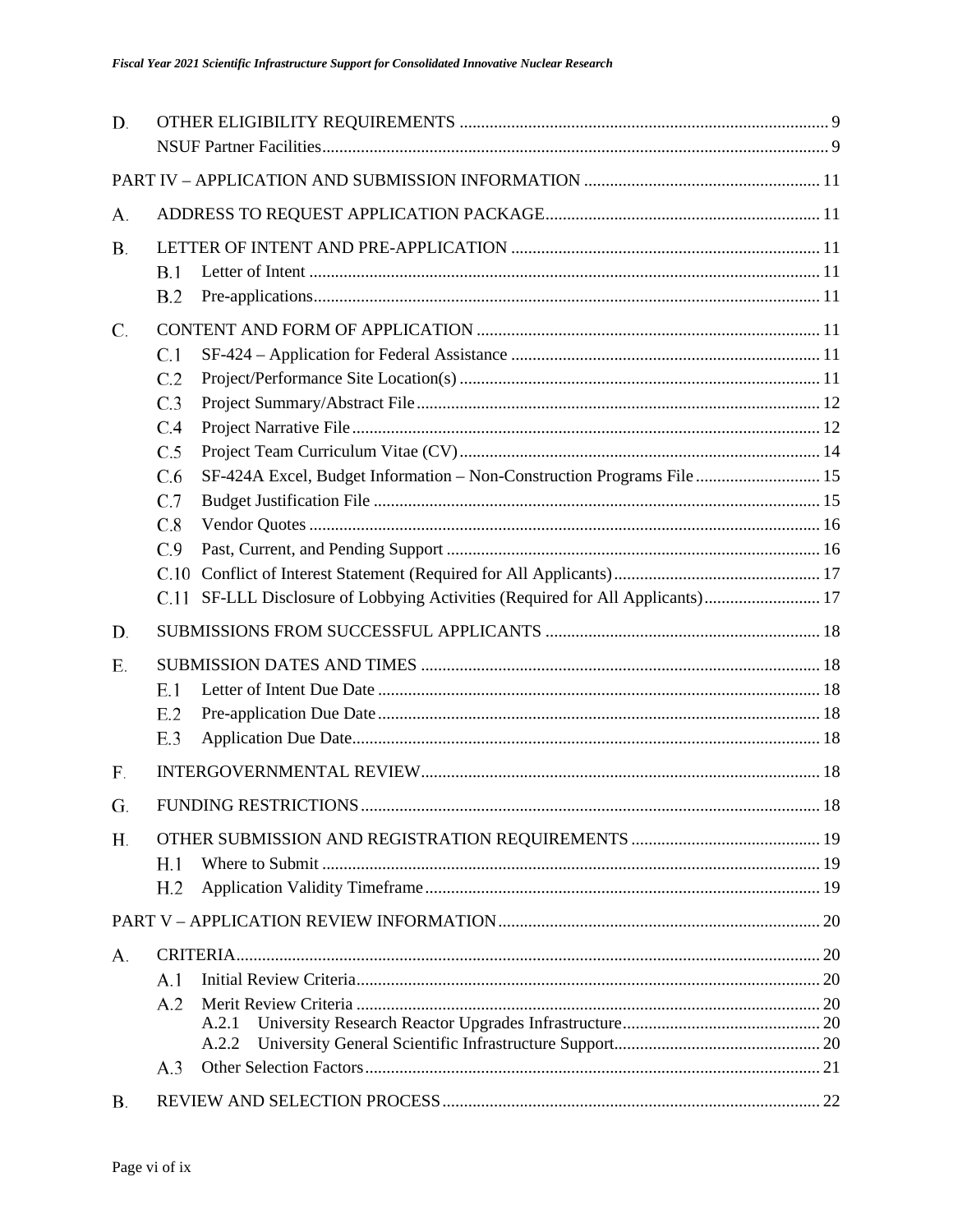|           | <b>B.1</b> |                                                            |  |
|-----------|------------|------------------------------------------------------------|--|
|           | B.2        |                                                            |  |
|           | B.3        |                                                            |  |
| C.        |            |                                                            |  |
|           |            |                                                            |  |
| А.        |            |                                                            |  |
|           | A.1        |                                                            |  |
|           | A.2        |                                                            |  |
| <b>B.</b> |            |                                                            |  |
|           | <b>B.1</b> |                                                            |  |
|           |            | <b>B.1.1</b>                                               |  |
|           | B.2        |                                                            |  |
| C.        |            |                                                            |  |
| D.        |            |                                                            |  |
|           |            |                                                            |  |
| А.        |            |                                                            |  |
| <b>B.</b> |            |                                                            |  |
| C.        |            |                                                            |  |
|           |            |                                                            |  |
| А.        |            |                                                            |  |
| В.        |            |                                                            |  |
| C.        |            |                                                            |  |
| D.        |            |                                                            |  |
| Е.        |            | EVALUATION AND ADMINISTRATION BY NON-FEDERAL PERSONNEL  27 |  |
| F.        |            |                                                            |  |
| G.        |            |                                                            |  |
| Н.        |            |                                                            |  |
| Ι.        |            |                                                            |  |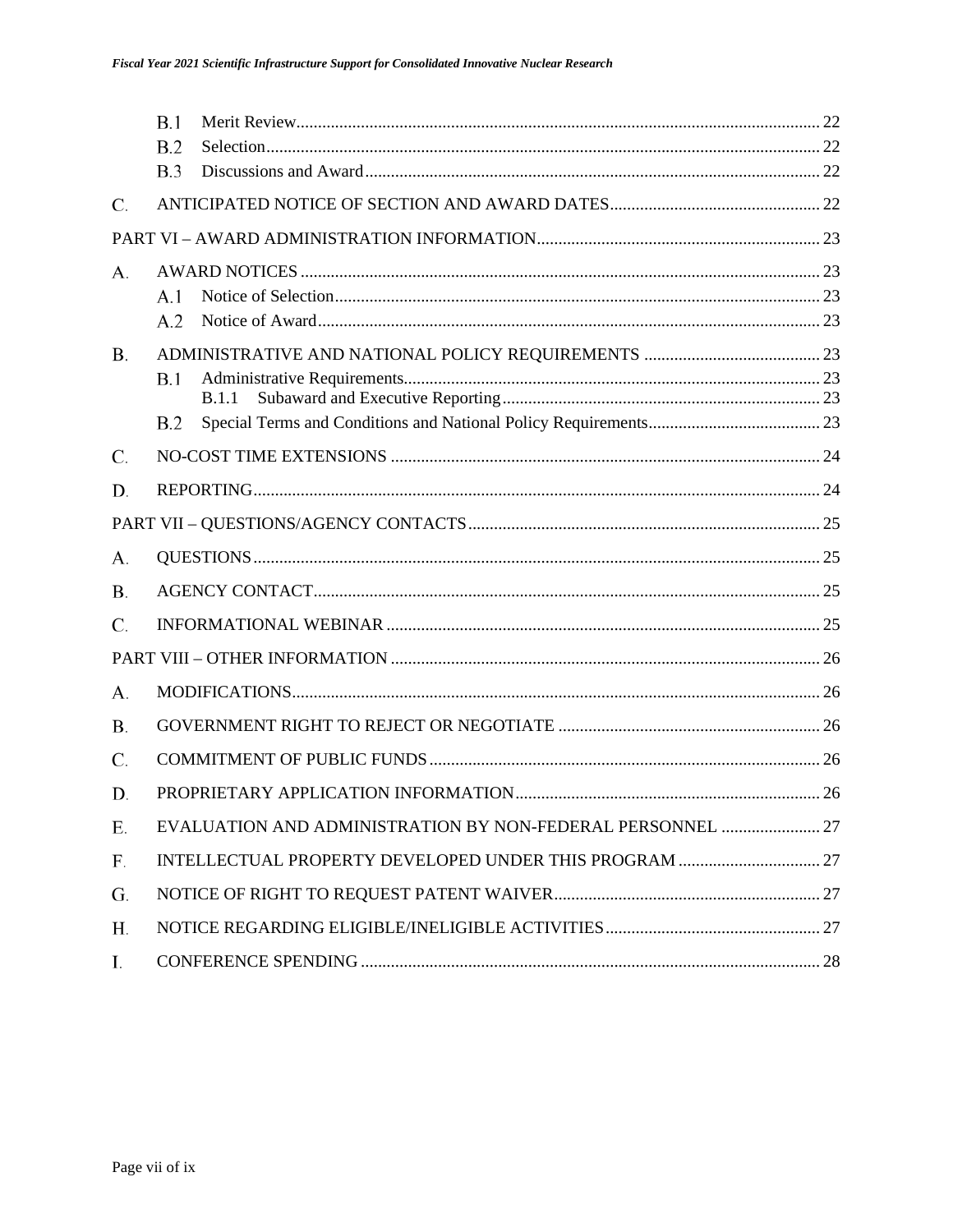# **LIST OF ACRONYMS**

<span id="page-7-0"></span>

| <b>ARC</b>        | <b>Advanced Reactor Concepts</b>                    |  |  |  |
|-------------------|-----------------------------------------------------|--|--|--|
| <b>ATR</b>        | <b>Advanced Test Reactor</b>                        |  |  |  |
| <b>CCR</b>        | <b>Central Contractor Registration</b>              |  |  |  |
| <b>CFA</b>        | Call for Application                                |  |  |  |
| <b>CFDA</b>       | Catalog of Federal Domestic Assistance              |  |  |  |
| <b>CFR</b>        | Code of Federal Regulations                         |  |  |  |
| <b>CINR</b>       | <b>Consolidated Innovative Nuclear Research</b>     |  |  |  |
| <b>COI</b>        | <b>Conflict of Interest</b>                         |  |  |  |
| <b>CTD</b>        | <b>Crosscutting Technology Development</b>          |  |  |  |
| DE                | Department of Energy (FOA Number)                   |  |  |  |
| <b>DOE</b>        | Department of Energy                                |  |  |  |
| <b>DUNS</b>       | Data Universal Number System                        |  |  |  |
| <b>EPAct</b>      | Energy Policy Act of 2005                           |  |  |  |
| <b>FC R&amp;D</b> | <b>Fuel Cycle Research and Development</b>          |  |  |  |
| <b>FDO</b>        | <b>Federal Demonstration Partnership</b>            |  |  |  |
| <b>FFATA</b>      | Federal Funding and Transparency Act of 2006        |  |  |  |
| <b>FFRDC</b>      | Federally Funded Research and Development Center    |  |  |  |
| <b>FOA</b>        | <b>Funding Opportunity Announcement</b>             |  |  |  |
| <b>FSRS</b>       | FFATA Subaward Reporting System                     |  |  |  |
| <b>FY</b>         | <b>Fiscal Year</b>                                  |  |  |  |
| GOGO              | Government Owned/Government Operated                |  |  |  |
| <b>GSI</b>        | General Scientific Infrastructure                   |  |  |  |
| <b>ICHMI</b>      | Instrumentation, Control, Human, Machine Interface  |  |  |  |
| ID                | Identification                                      |  |  |  |
| <b>IRP</b>        | <b>Integrated Research Project</b>                  |  |  |  |
| <b>LWRS</b>       | <b>Light Water Reactor Sustainability</b>           |  |  |  |
| M&O               | <b>Management and Operating</b>                     |  |  |  |
| M&TE              | Measuring and Test Equipment                        |  |  |  |
| <b>MOOSE</b>      | Multiphysics Object Oriented Simulation Environment |  |  |  |
| <b>MS</b>         | <b>Mission Supporting</b>                           |  |  |  |
| <b>MSI</b>        | <b>Minority Serving Institution</b>                 |  |  |  |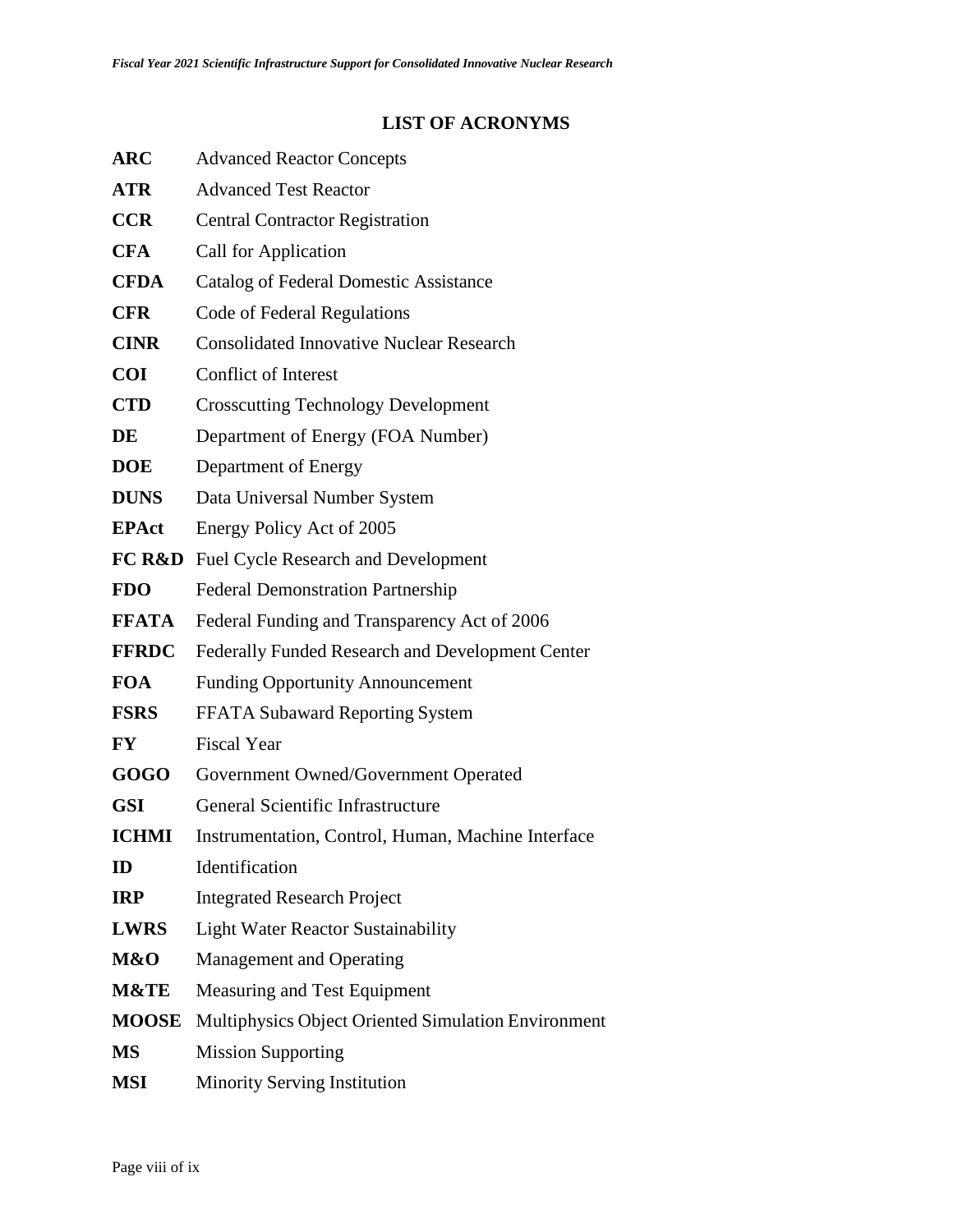| <b>NE</b>          | <b>Office of Nuclear Energy</b>                          |  |  |  |  |
|--------------------|----------------------------------------------------------|--|--|--|--|
| <b>NEAMS</b>       | Nuclear Energy Advanced Modeling and Simulation          |  |  |  |  |
| <b>NEET</b>        | <b>Nuclear Energy Enabling Technologies</b>              |  |  |  |  |
| <b>NEUP</b>        | <b>Nuclear Energy University Program</b>                 |  |  |  |  |
| NS&E               | Nuclear Science & Engineering                            |  |  |  |  |
| <b>NGNP</b>        | Next Generation Nuclear Plant Demonstration Project      |  |  |  |  |
| <b>NSUF</b>        | <b>Nuclear Science User Facilities</b>                   |  |  |  |  |
| <b>NNSA</b>        | <b>National Nuclear Security Administration</b>          |  |  |  |  |
| <b>NPPs</b>        | <b>Nuclear Power Plants</b>                              |  |  |  |  |
| <b>PD</b>          | <b>Program Directed</b>                                  |  |  |  |  |
| <b>PDF</b>         | <b>Adobe Portable Document Format</b>                    |  |  |  |  |
| <b>PIE</b>         | Post-irradiation Examination                             |  |  |  |  |
| <b>PI</b>          | Principal Investigator                                   |  |  |  |  |
| <b>POC</b>         | Point of Contact                                         |  |  |  |  |
| QA                 | <b>Quality Assurance</b>                                 |  |  |  |  |
| R&D                | <b>Research and Development</b>                          |  |  |  |  |
| <b>RC RD&amp;D</b> | Reactor Concepts Research, Development and Demonstration |  |  |  |  |
| <b>RPA</b>         | <b>Request for Pre-Applications</b>                      |  |  |  |  |
| <b>RPS</b>         | Radioisotope Power Systems                               |  |  |  |  |
| <b>RPV</b>         | <b>Reactor Pressure Vessel</b>                           |  |  |  |  |
| <b>RTR</b>         | <b>Research and/or Test Reactor</b>                      |  |  |  |  |
| <b>SAM</b>         | <b>System for Award Management</b>                       |  |  |  |  |
| <b>SBIR</b>        | <b>Small Business Innovation Research</b>                |  |  |  |  |
| SF                 | <b>Standard Form</b>                                     |  |  |  |  |
| <b>SMR</b>         | <b>Small Modular Reactors</b>                            |  |  |  |  |
| <b>STTR</b>        | <b>Small Business Technology Transfer</b>                |  |  |  |  |
| <b>TAC</b>         | <b>Total Allowable Costs</b>                             |  |  |  |  |
| U.S.               | <b>United States</b>                                     |  |  |  |  |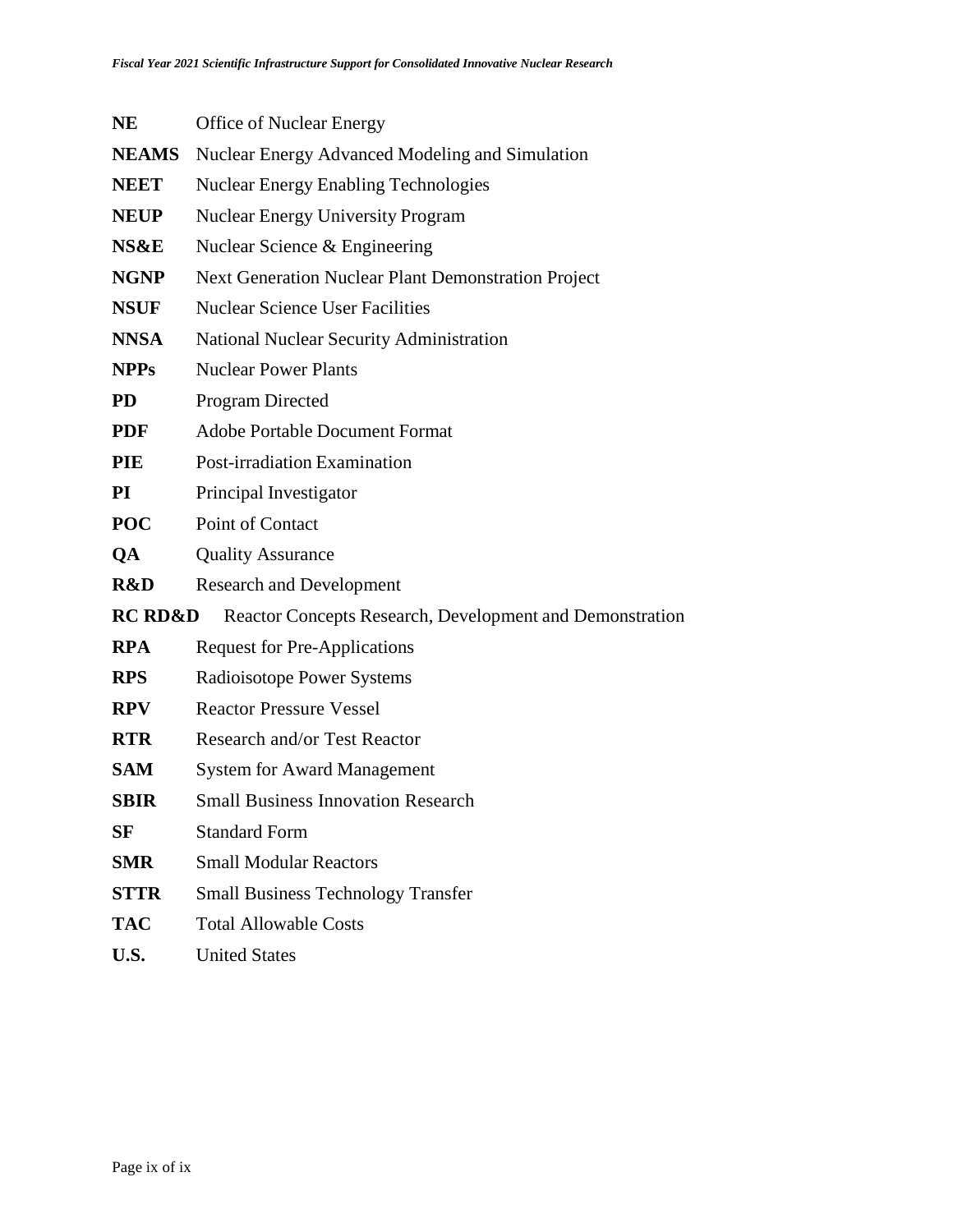# **PART I – FUNDING OPPORTUNITY DESCRIPTION**

### <span id="page-9-1"></span><span id="page-9-0"></span>**STATEMENT OF OBJECTIVES** A.

This Funding Opportunity Announcement (FOA) is for Scientific Infrastructure Support for Consolidated Innovative Nuclear Research and university research reactor upgrades for the U.S. nuclear research community. It is referred to in this document as the "Infrastructure FOA."

### <span id="page-9-2"></span> $A.1$ **Background and Objectives**

The Department of Energy's (DOE) Office of Nuclear Energy (NE) provides funding to support crosscutting nuclear energy research and development (R&D), and associated infrastructure support activities, to develop innovative technologies that offer the promise of dramatically improved performance for advanced reactors and fuel cycle concepts, while maximizing the use of DOE resources.

The development of nuclear energy-related infrastructure and basic capabilities in the research community is necessary to promote R&D that supports nuclear science and engineering (NS&E), DOE-NE's mission, and the Nation's nuclear energy challenges. Accordingly, DOE intends to enable the education and training of nuclear scientists, engineers, and policy-makers, in graduate and undergraduate study, and two-year programs, as well as R&D that is relevant to the Department and the nuclear energy industry in general.

The Nuclear Energy University Program (NEUP) utilizes up to 20 percent of funds appropriated to NE's R&D program for university-based infrastructure support and R&D in key NE program-related areas:

- Fuel Cycle Research and Development (FC R&D)
- Reactor Concepts Research, Development and Demonstration (RC RD&D)
- Nuclear Energy Advanced Modeling and Simulation (NEAMS)

The infrastructure requested should be individual, discrete, and definable items or capabilities that will:

- Support, maintain, or enhance the institutions' capacities to attract and teach high quality students interested in nuclear energy-related studies;
- Build the institutions' research or education capabilities; or
- Enhance the institutions' capabilities to perform R&D that is relevant to DOE-NE's mission.
- Focus on a single, synergistic goal or capability. A proposal made of several uncorrelated equipment requests in does not meet the goals of this FOA.
- Not duplicate existing capabilities. To see NE R&D capabilities in the US, review the Nuclear Energy Infrastructure Database (NEID) available at https://nsufinfrastructure.inl.gov.

NE reserves the right to respond to potential shifts in priorities during FY 2021 that may be driven by events, policy developments, or Congressional/budget direction. NE will factor such considerations into decisions related to the timing and scale of award announcements associated with this FOA.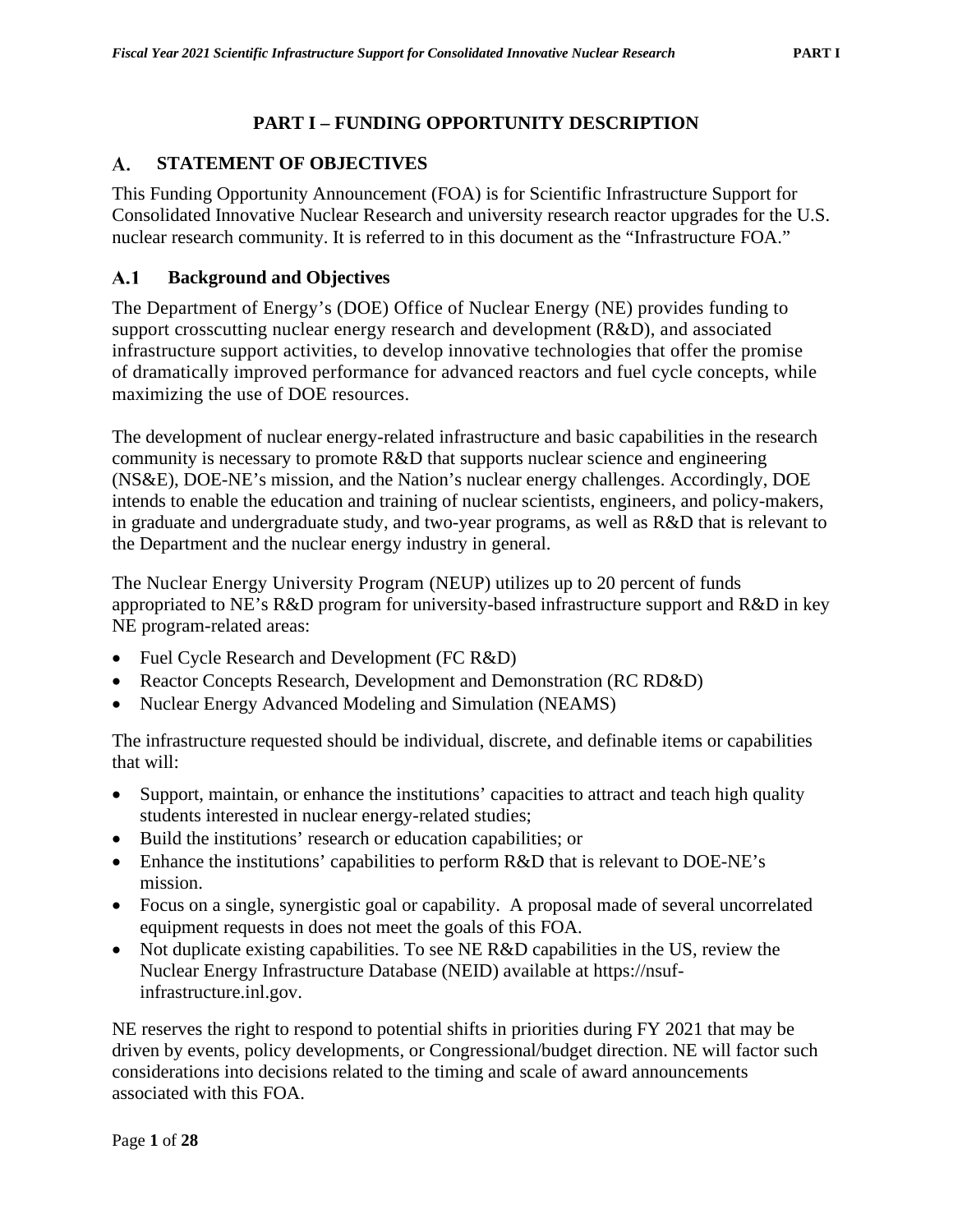#### <span id="page-10-0"></span> $A.2$ **Major NE-Funded Research Programs**

Information on the current DOE-NE research programs can be found at the Office of Nuclear Energy's website: [https://energy.gov/ne.](https://energy.gov/ne)

#### <span id="page-10-1"></span>B. **RELATED COLLABORATIVE OPPORTUNITES**

Utilization of equipment acquired as a result of this Infrastructure FOA may enhance or benefit currently funded or proposed NE R&D. Therefore, opportunities exist to leverage R&D applications as outlined below.

### <span id="page-10-2"></span>**Nuclear Science User Facilities (NSUF)**

DOE-NE provides nuclear energy researchers access to world-class capabilities to facilitate the advancement of nuclear science and technology through the NSUF.

- This mission is supported by providing access to state-of-the-art experimental irradiation testing and post-irradiation examination facilities, at no cost to the user, as well as technical assistance in design and analysis of reactor experiments.
- Through NSUF, university, national laboratory, and industry researchers and their collaborators are building on current knowledge to better understand the complex behavior of materials and fuels in the radiation environment of a nuclear reactor.
- Access to the NSUF and its partner facilities is granted through a separate competitive proposal process.

NSUF and its partner facilities represent a prototype laboratory for the future.

- This unique model is best described as a distributed partnership, with each facility bringing exceptional capabilities to the relationship, including reactors, beamlines, state-of-the-art instruments, hot cells, and, most importantly, expert mentors.
- Together, these capabilities and people create a nation-wide infrastructure that allows the best ideas to be investigated, using the most advanced capabilities.

NSUF performs an annual Nuclear Energy R&D capabilities gap analysis to identify areas needing investment. Applications addressing these identified needs will be given higher priority.

- For FY 2021, specific areas of interest for this FOA are:
	- **IF** In situ radiation-enhanced corrosion capabilities
	- Nuclear fuel and materials (characterization) including high throughput characterization
	- Non-LWR environment material testing capabilities
- NSUF provides access to high-performance computational resources at INL at no charge to users. Because of this, applications requesting to purchase scientific computing equipment (such as institutional clusters, high-performance computing (HPC) nodes, etc.) will not be entertained. See [nsuf.inl.gov](http://nsuf.inl.gov/) or [hpc.inl.gov](http://hpc.inl.gov/) for information on accessing HPC resources.
- NSUF provides access to specialized capabilities to support nuclear energy research. In the area of materials research, NSUF focuses on investigating the effects of irradiation on nuclear fuels and materials. Applications for capabilities that can accommodate work with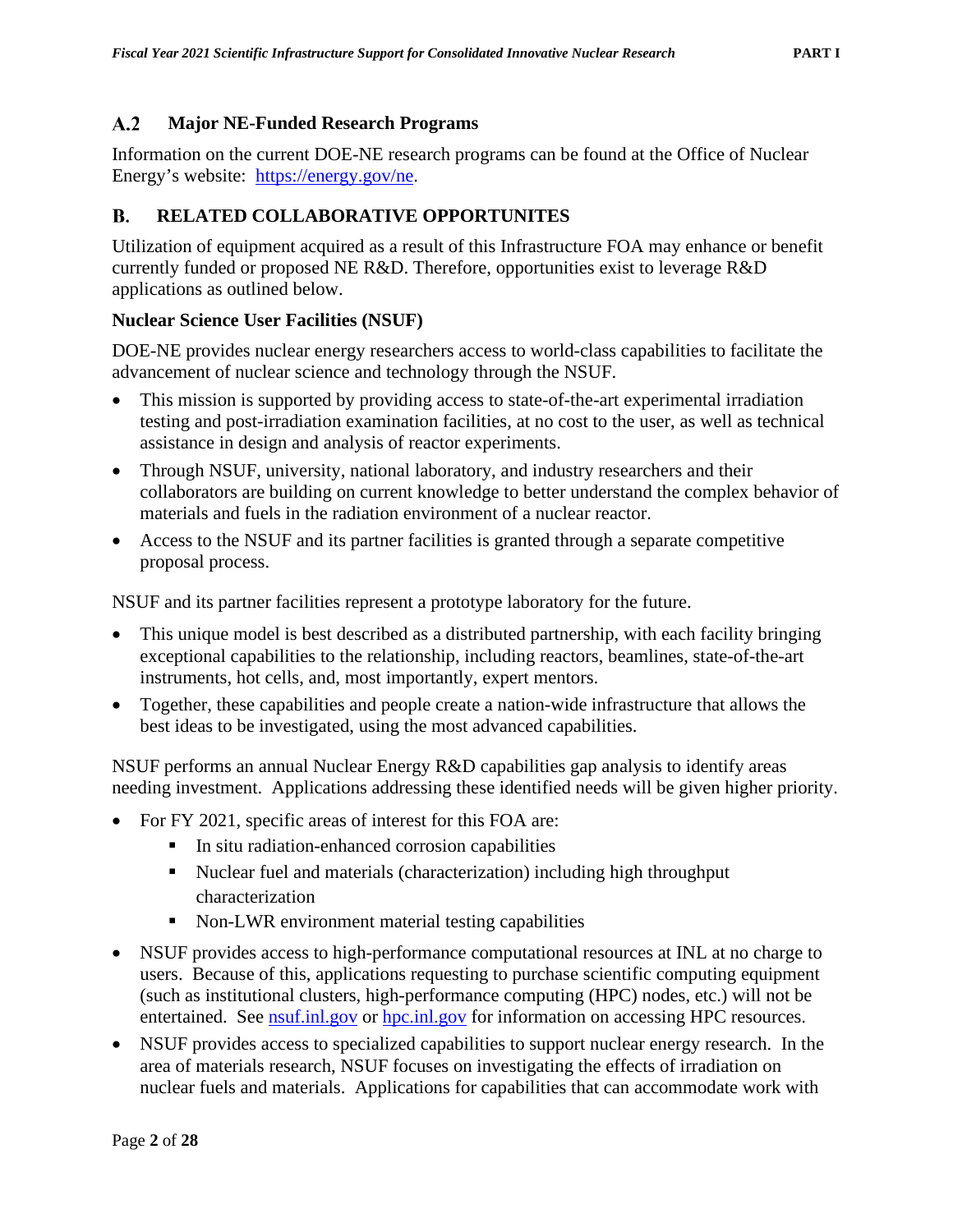radioactive/irradiated materials (>5mr/hr @ 30 cm, beta/gamma only) will be given higher priority.

Awarding of infrastructure grants through this FOA is one of the methods to expand the NSUF to serve more users. This should be emphasized in an applicant's application.

To apply to any of the areas in this FOA, the applicant is required to demonstrate the ability and willingness to join the NSUF as a partner should NSUF offer an invitation.

- Visit the NSUF website [\(https://nsuf.inl.gov\)](https://nsuf.inl.gov/) and contact  $nsuf@inl.gov$  for information on becoming an NSUF partner.
- If the NSUF determines the new equipment/capability adds significant value to DOE, the equipment/capability may be invited to join the NSUF so the equipment is available to other researchers. Information about existing capabilities within the NSUF can be found on the website (nsuf.inl.gov) or a more general overview of capabilities throughout the world can be found in the Nuclear Energy Infrastructure Database (NEID) available at https://nsuf-infrastructure.inl.gov.

### <span id="page-11-0"></span> $C_{\rm}$ **FUNDING OPPORTUNITIES**

DOE is seeking applications under the Infrastructure FOA in the following areas:

- 1. University Research Reactor Upgrades Infrastructure Support
- 2. General Scientific Infrastructure (GSI) Support for Universities

Number of applications allowed:

One application per reactor under the reactor upgrade. One application can be submitted under GSI,

For example: If a university operates 2 research reactors, they may submit a total of three applications under this FOA. One for each reactor for a total of 2 under the University Research Reactor Upgrades Infrastructure Support area and 1 under the GSI area for a total of 3 applications.

**Note**: An application to either of these FOA areas is restricted to equipment for activities supporting research, teaching, and education, such as the purchase, set-up, and vendor installation costs for equipment and instrumentation, as well as building modifications that immediately support the installation and operation of the equipment.

- The application cannot include hiring or other human capital costs. Personnel or indirect costs are not allowed, except as specified in this FOA.
- The application cannot include the cost of routine operation and maintenance of equipment.
- Non-standard installation costs for equipment and instrumentation that are beyond the vendor's standard installation cost are not allowed.
- Institution-specific costs, not specific to the equipment or instrumentation, are the responsibility of the applicant. For example, if a vendor needs to meet safety and health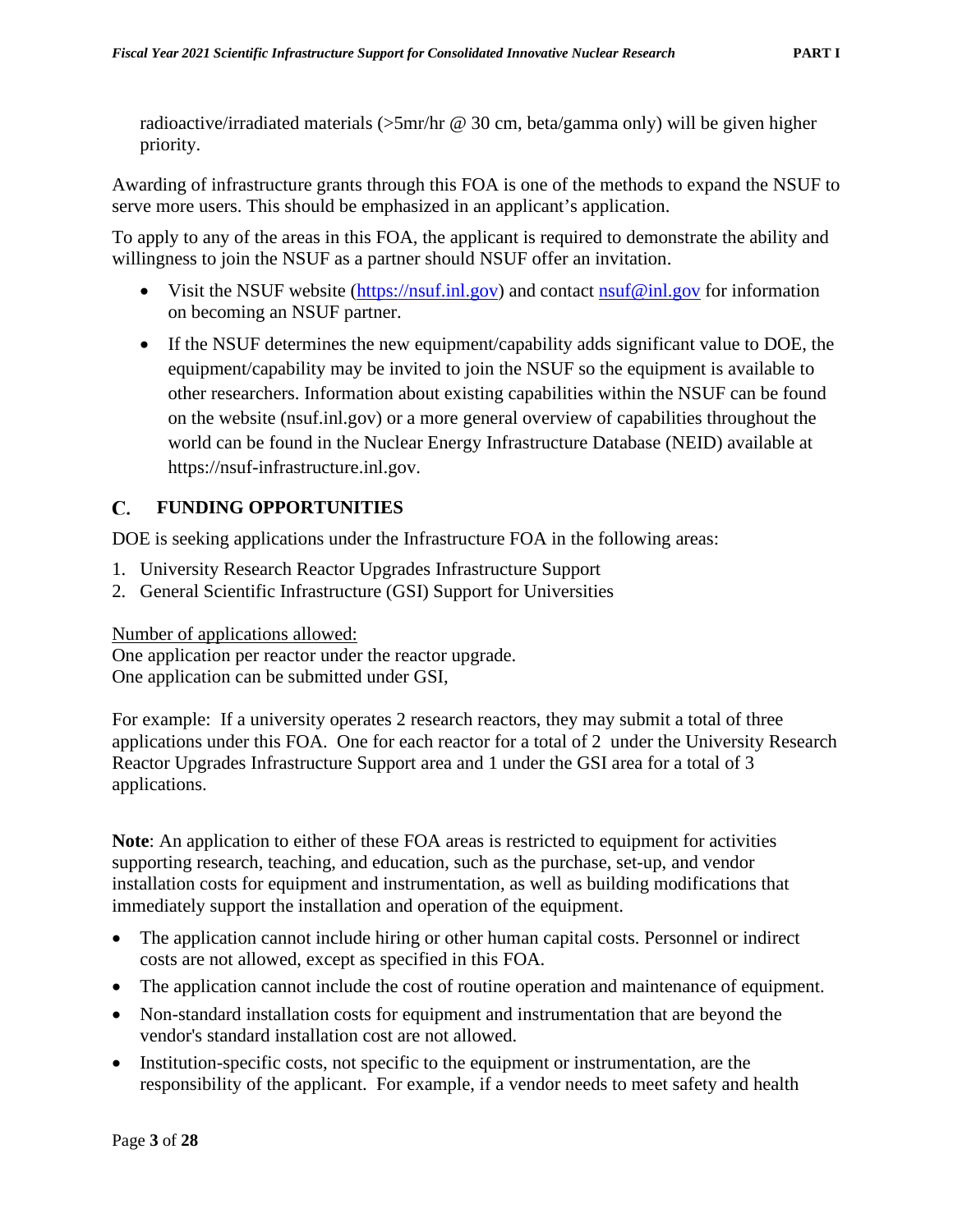requirements to access the campus or a facility, then these costs are the responsibility of the applicant.

• Funds are restricted to equipment or activities supporting research, teaching, and education. Upgrades to increase operational profit or support for commercial activities are not allowed.

**Note**: DOE has initiated a priority effort to develop and maintain a national R&D framework to achieve NE's research mission, and this requires an integrated approach involving people, tools, facilities, and knowledge tied to strategic partnerships. Experimental infrastructure (i.e., tools and facilities) is a critical piece of this framework. However, these capabilities, especially radiological and nuclear facilities required to handle nuclear material, are expensive to build and maintain. Therefore, thoughtful management of new capability procurement is required, while also providing researchers with an effective mechanism to obtain access to unique nuclear energy research facilities.

Accordingly, although requests for infrastructure support in response to this FOA are not restricted, DOE reserves the right to inform its award decisions by the results of its ongoing evaluation of priorities.

#### <span id="page-12-0"></span> $C.1$ **University Research Reactor Upgrades Infrastructure Support**

### <span id="page-12-1"></span>**C.1.1 Statement of Objectives**

This section describes the objectives for University Research Reactor Upgrades Infrastructure Support. This area of the FOA supports the NE program missions as previously described.

| 1              | <b>Idaho State University</b>                  |    | The Ohio State University            |
|----------------|------------------------------------------------|----|--------------------------------------|
| 2              | <b>Kansas State University</b>                 | 14 | University of California, Davis      |
| 3              | Massachusetts Institute of Technology          | 15 | University of California, Irvine     |
| $\overline{4}$ | Missouri University of Science &<br>Technology | 16 | University of Florida                |
| 5              | North Carolina State University                | 17 | University of Maryland, College Park |
| 6              | <b>Oregon State University</b>                 | 18 | University of Massachusetts, Lowell  |
| $\overline{7}$ | Pennsylvania State University                  | 19 | University of Missouri, Columbia     |
| 8              | <b>Purdue University</b>                       | 20 | University of New Mexico             |
| 9              | <b>Reed College</b>                            | 21 | University of Texas at Austin        |
| 10             | Rensselaer Polytechnic Institute               | 22 | University of Utah                   |
| 11             | <b>Rhode Island Nuclear Science Center</b>     | 23 | University of Wisconsin, Madison     |
| 12             | Texas A&M University                           | 24 | <b>Washington State University</b>   |

The following research reactors are eligible to submit applications under this section of the FOA: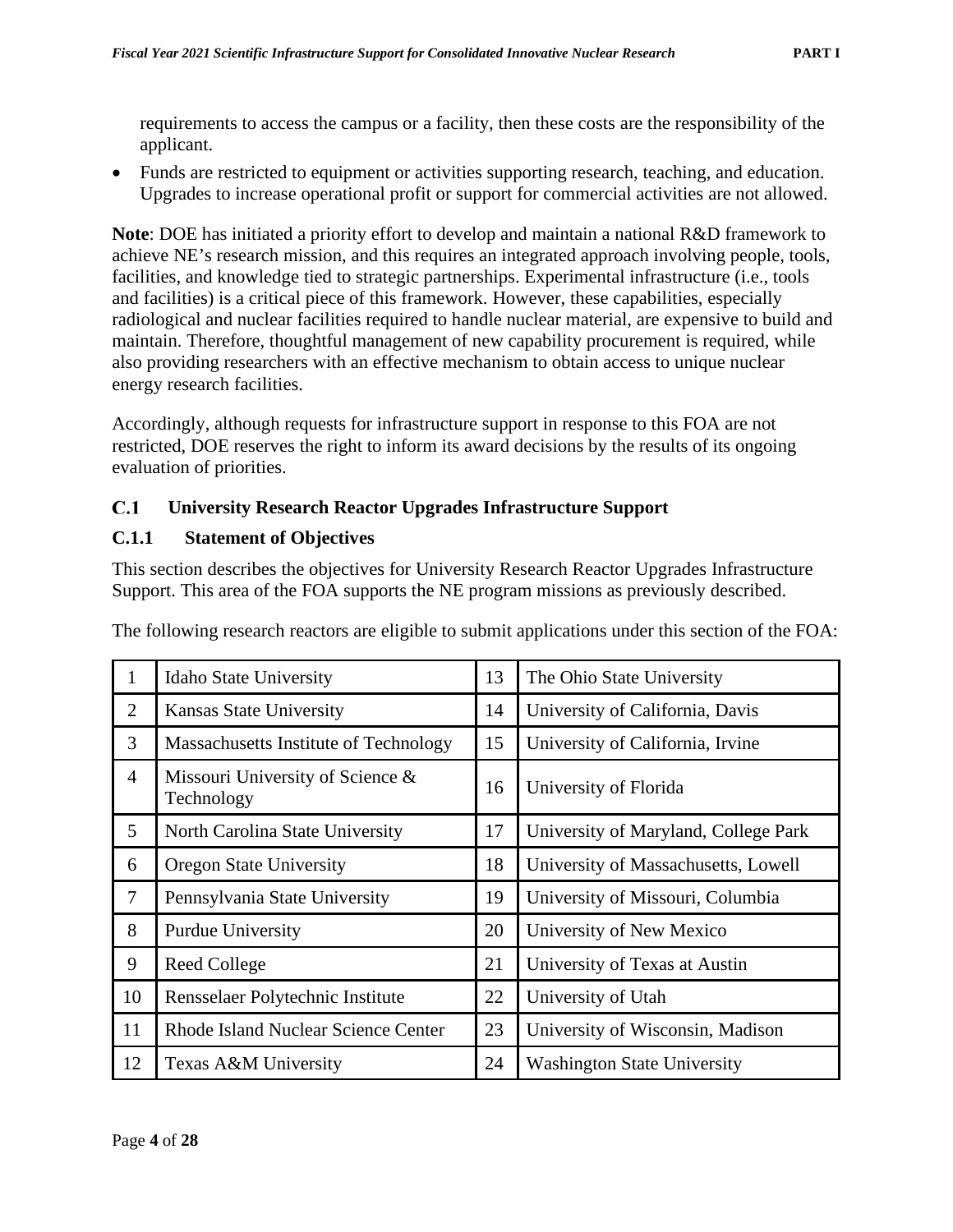Each institution is permitted to submit a **single, separate** application for each research reactor they operate.

Purposes of the program:

- 1. To upgrade and improve the U.S. university nuclear research and training reactors;
- 2. To contribute to strengthening the academic community's nuclear engineering infrastructure;
- 3. Applications should be directed to the upgrade of the research reactor, or to the purchase/maintenance of equipment and instrumentation or activities related to the safety, performance, control, or operational reliability of the research reactor, including security/safety enhancements required by the federal/state/local regulatory agencies; or
- 4. For equipment and instrumentation that significantly improve or expand the research, instruction, training capabilities, or operating capabilities related to NE program missions (e.g., utilization or handling of radiological or radioactive materials) of the research reactor facility, including radiation detection and measurement equipment.

Please note that the primary purpose of this funding opportunity annoucement is the safety, security, and operational reliability of the university research reactors (Item 1). Applications addressing those needs will be given highest priority.

A high priority for this call is the procurement of spare parts and associated hardware for research reactor control consoles. These systems are vital for continued safe and reliable reactor operation. Due to the small market, one vendor has announced, in 2019, that they will be exiting the market in 2024 and other vendors may not be reliable suppliers. Replacements often take months from order to delivery. Proposals to support continued long-term operation of the university research reactor by purchasing spare parts, subsystems, channels, and detectors will be highly regarded. DOE-NE reserves the right to award portions of a request so that available funding can have the highest impact for the research reactor community.

Infrastructure requests that support the sharing and use of equipment and instrumentation by multiple campuses of a university or multiple universities are encouraged.

Requests for equipment and associated upgrades, specifically for general scientific laboratories, are addressed in Part I, Section C.2 of this FOA.

### <span id="page-13-0"></span> $C.2$ **General Scientific Infrastructure Support for Universities**

### <span id="page-13-1"></span>**Statement of Objectives**

This section describes the objectives for the General Scientific Infrastructure Support for the NE program missions as previously described. Additionally, universities can submit applications that support DOE-NE's mission and objectives by specifically supporting or improving the instructional mission of the university.

Universities are permitted to submit **one single** application to the General Scientific Infrastrucutre Support section of this FOA area per institution.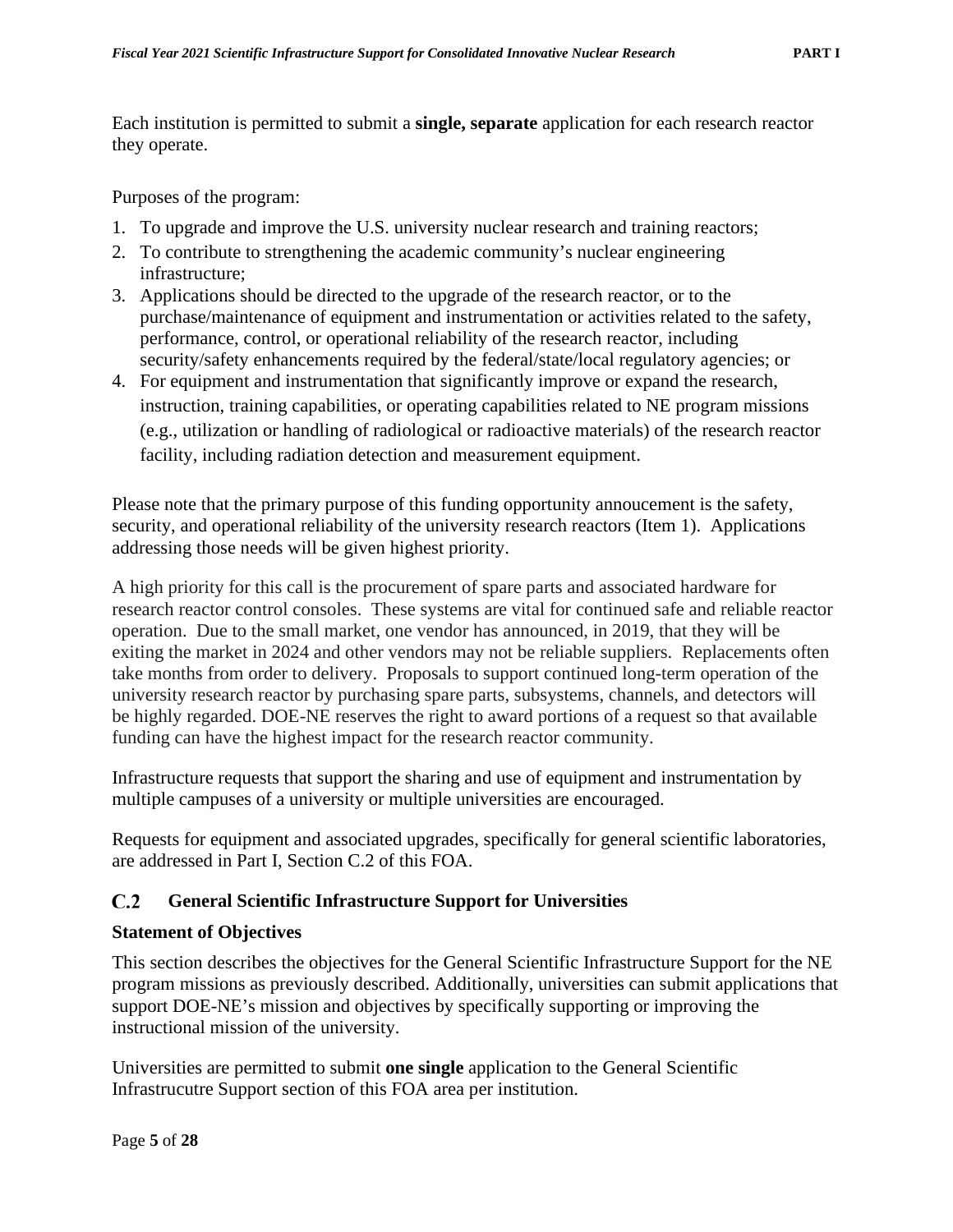General requirements:

- Under this FOA, applications can be submitted for equipment, software, instrumentation, and associated non-reactor upgrade requests that support nuclear energy-related R&D or education.
- Funding requests may include, but are not limited to, equipment and instrumentation for specialized facilities, classrooms and teaching laboratories, and non-reactor NS&E research.
- Infrastructure requests that support the sharing and use of equipment and instrumentation by multiple campuses of a university, multiple universities, or national laboratories are encouraged.
- Equipment and associated upgrades specifically for university research reactors are the subjects of the University Research Reactor Upgrades Infrastructure Support opportunity discussed in Part I, Section C.1.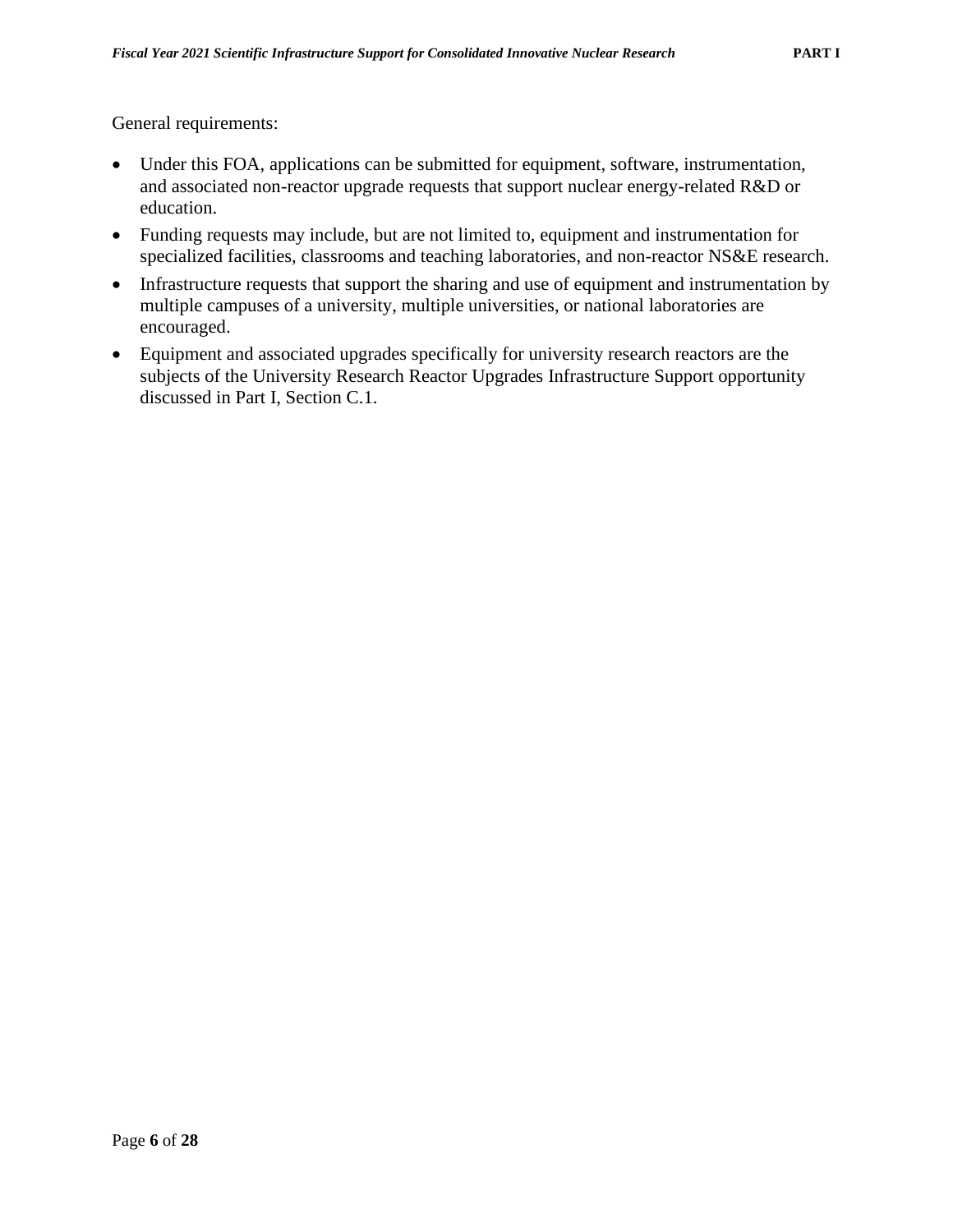# **PART II – AWARD INFORMATION**

<span id="page-15-0"></span>**Note:** The following requirements apply to all FOA areas, unless specific requirements are identified.

### <span id="page-15-1"></span> $\mathbf{A}$ . **TYPE OF AWARD INSTRUMENT**

DOE anticipates awarding grants to universities.

### <span id="page-15-2"></span>B. **ESTIMATED FUNDING**

The estimated amounts identified for each FOA area is contingent upon Congressional appropriations and is subject to significant change.

### <span id="page-15-3"></span> $B.1$ **University Research Reactor Upgrades Infrastructure Support**

DOE currently estimates that it will fund approximately **\$2.5 million** in awards in response to this FOA area.

### <span id="page-15-4"></span> $\mathbf{R} \cdot \mathbf{2}$ **General Scientific Infrastructure Support**

# <span id="page-15-5"></span>**B.2.1 University General Scientific Infrastructure Support**

DOE currently estimates it will fund approximately **\$2.5 million** in awards for this FOA area.

### <span id="page-15-6"></span>**MAXIMUM AND MINIMUM AWARD SIZE** C.

Maximum and minimum award sizes are identified for the FOA areas below.

### <span id="page-15-7"></span> $C.1$ **University Research Reactor Upgrades Infrastructure Support**

Ceiling (i.e., the maximum amount for an individual award made under this area):

• Up to \$5 million

Floor (i.e., the minimum amount for an individual award made under this area): None.

### <span id="page-15-8"></span> $C.2$ **General Scientific Infrastructure Support**

### <span id="page-15-9"></span>**C.2.1 University General Scientific Infrastructure Support**

Ceiling (i.e., the maximum amount for an individual award made under this area):

• Up to \$5 million

Floor (i.e., the minimum amount for an individual award made under this announcement): None.

### <span id="page-15-10"></span>D. **EXPECTED NUMBER OF AWARDS**

The estimated amounts identified for each FOA area is contingent upon Congressional appropriations and is subject to change. However, at this time, DOE anticipates making numerous awards under each FOA area, depending on the quality of the submissions and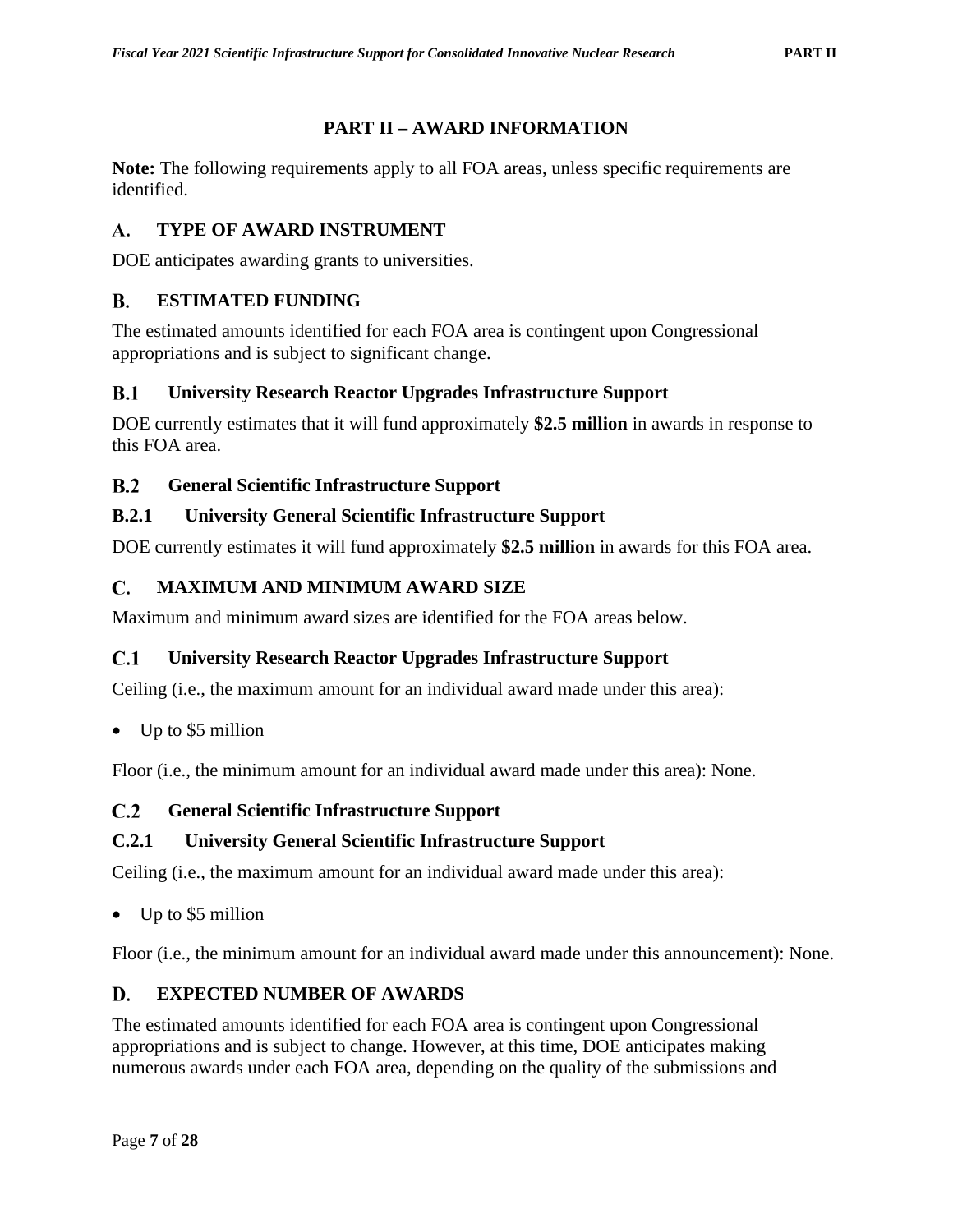availability of funds. DOE reserves the right to make fewer or no awards under this announcement.

### <span id="page-16-0"></span>Е. **ANTICIPATED AWARD SIZE**

The anticipated award size for each of the FOA areas are identified below. (The anticipated award size ranges are estimated and actual awards may vary.)

#### <span id="page-16-1"></span> $E.1$ **University Research Reactor Upgrades Infrastructure Support**

This program can accommodate awards up to \$5 million, depending on the quality of the applications and availability of funds; however, DOE anticipates making several smaller awards.

#### <span id="page-16-2"></span> $E.2$ **General Scientific Infrastructure Support**

### <span id="page-16-3"></span>**E.2.1 University General Scientific Infrastructure Support**

DOE anticipates awards will average \$250,000 for the total project period.

#### <span id="page-16-4"></span>F. **PERIOD OF PERFORMANCE**

DOE anticipates making awards with an estimated project period of one (1) year. Additional time, if needed, may be requested and justified in the application.

#### <span id="page-16-5"></span>G. **TYPE OF APPLICATION**

DOE will accept only new applications under this announcement.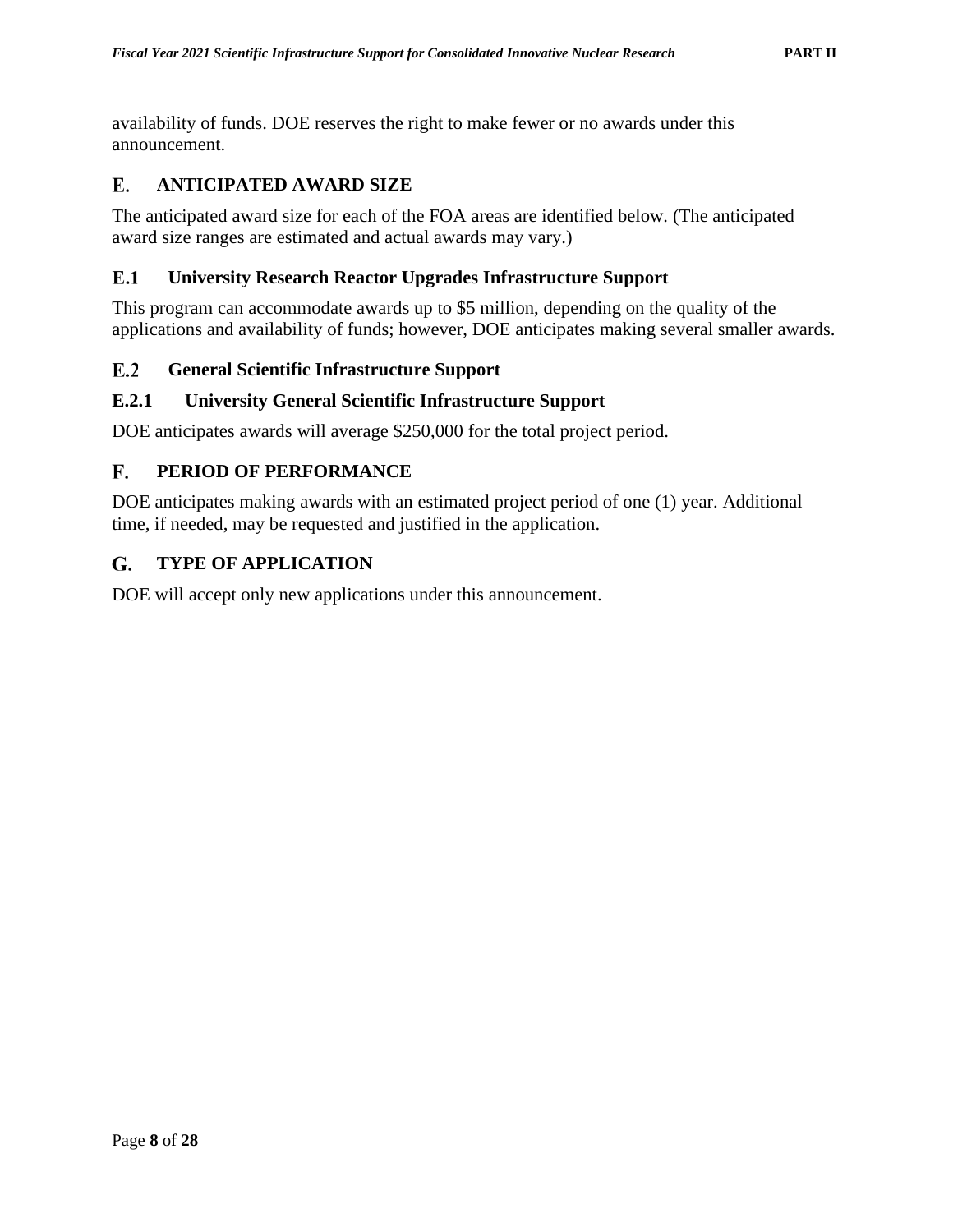### **PART III – ELIGIBILITY INFORMATION**

<span id="page-17-0"></span>**Note:** The following requirements apply to all FOA areas, unless specific requirements are identified.

### <span id="page-17-1"></span>**ELIGIBLE APPLICANTS** A.

**Universities and Colleges:** In accordance with 2 CFR 910.126(b), eligibility for award is restricted to U.S. universities and colleges. Underrepresented Groups and Minority-Serving Institutions (e.g., Historically Black Colleges and Universities, Hispanic Serving Institutions, Tribal Serving Institutions) are encouraged to apply.

### <span id="page-17-2"></span>**COST SHARING**  $\mathbf{B}$ .

For university participants, cost sharing is not required, but is encouraged.

### <span id="page-17-3"></span>C. **COST MATCHING**

To maximize the use of available NE funding, cost matching is required for universities on a 1:1 dollar match for requests above \$250,000, for applications under the General Scientific Infrastructure Support for research or teaching. For example, if a \$300,000 project is proposed, cost matching requirements apply to \$50,000 of this amount (the amount over \$250,000), and the recipient would be required to match \$25,000. This requirement may not be waived.

### <span id="page-17-4"></span>D. **OTHER ELIGIBILITY REQUIREMENTS**

### <span id="page-17-5"></span>**NSUF Partner Facilities**

To apply to any of the areas in this FOA, the applicant is required to demonstrate the ability and willingness to join the NSUF as a partner should NSUF offer an invitation.

- Visit the NSUF website [\(https://nsuf.inl.gov\)](https://nsuf.inl.gov/) and contact [nsuf@inl.gov](mailto:nsuf@inl.gov) for information on becoming and NSUF partner.
- If the NSUF determines the new equipment/capability adds significant value to DOE, the equipment/capability may be invited to join the NSUF so the equipment is available to other researchers. Information about existing capabilities within the NSUF can be found on the website (nsuf.inl.gov) or a more general overview of capabilities throughout the world can be found in the Nuclear Energy Infrastructure Database (NEID) available at NSUF-infrastructure.INL.gov.

Table 1 provides a summary of Parts II and III of this FOA.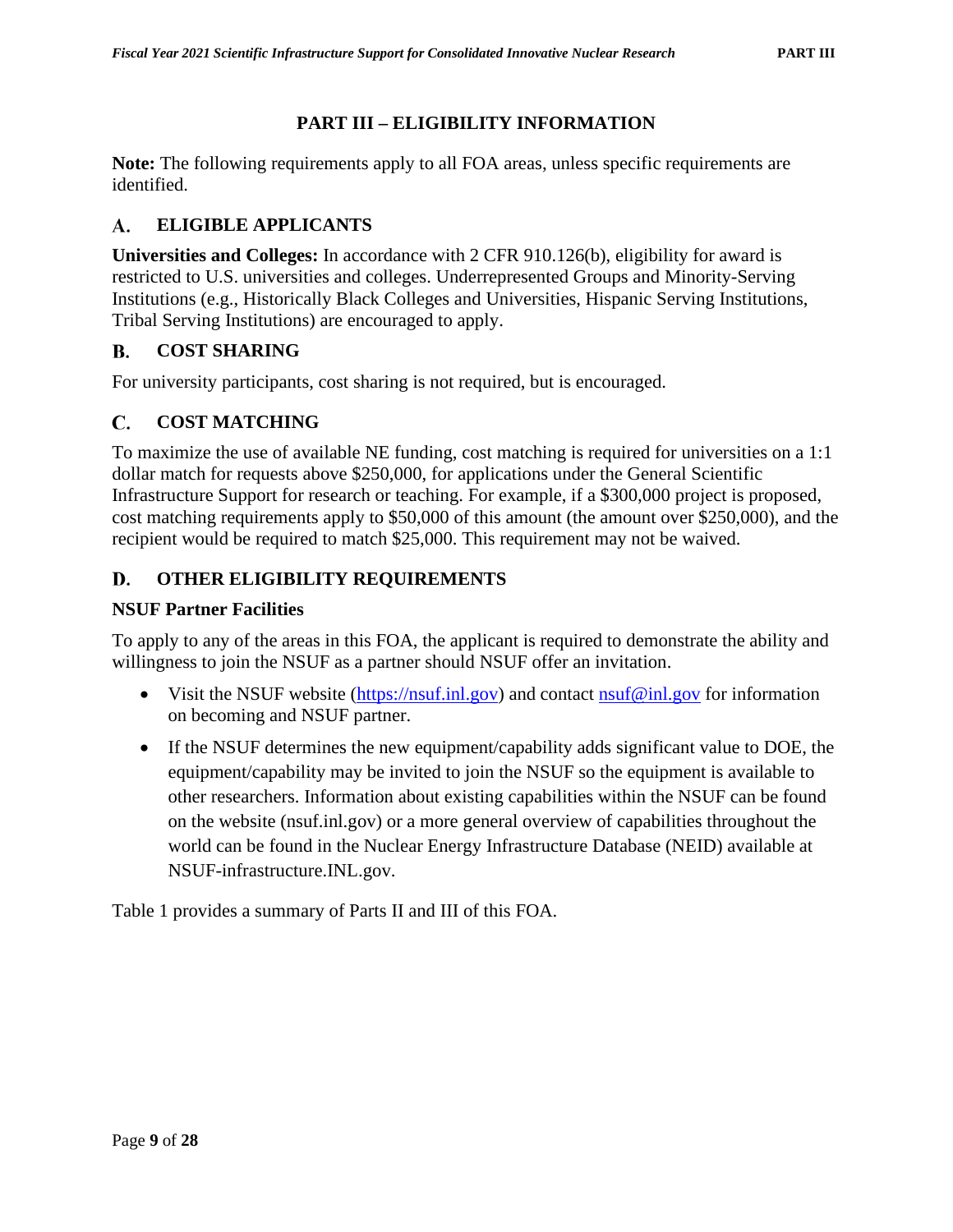|                                                      | <b>Estimated</b><br><b>Available</b><br><b>Budget</b> | <b>Anticipated</b><br>Award<br>Range | Cost<br><b>Match</b> |
|------------------------------------------------------|-------------------------------------------------------|--------------------------------------|----------------------|
| <b>Research</b><br><b>Reactor</b><br><b>Upgrades</b> | \$2,500,000                                           | Up to<br>\$1,500,000                 | N/A                  |
| <b>GSI</b>                                           | \$2,500,000                                           | \$250,000                            | 1:1<br>$>$ \$250,000 |

# **Table 1. Estimated Available Award Range**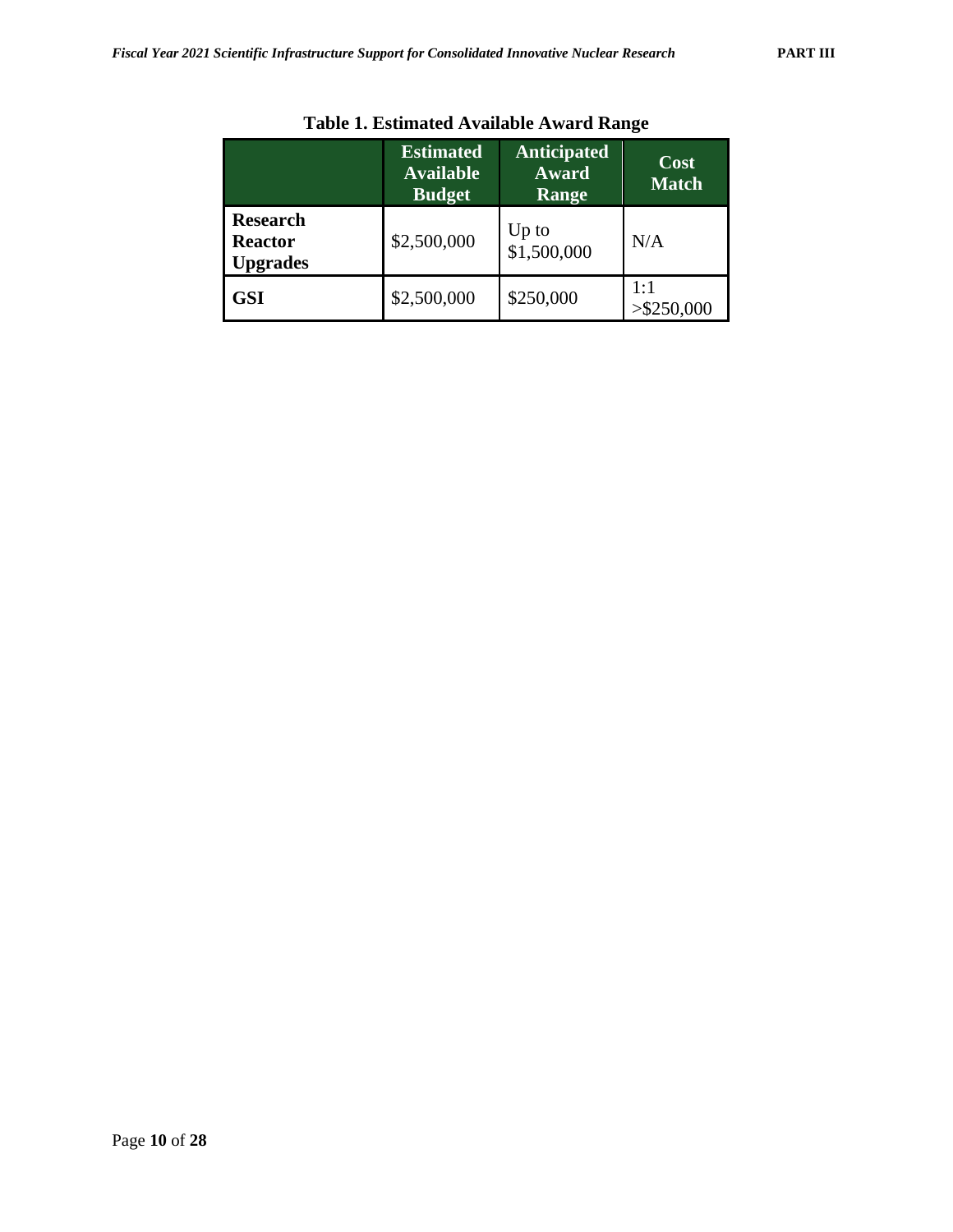# **PART IV – APPLICATION AND SUBMISSION INFORMATION**

<span id="page-19-0"></span>**Note:** The requirements apply to all FOA areas, unless specific requirements are identified.

### <span id="page-19-1"></span>A. **ADDRESS TO REQUEST APPLICATION PACKAGE**

Electronic applications and instructions are available at the NEUP website. To access these materials: (1) go to [www.neup.gov;](http://www.neup.gov/) (2) select "Sign In" from the top right hand corner of the screen; (3) enter your user credentials; (4) select "Applications" from the menu; and (5) click on "Create New Application" for the type of application you are creating. Apply at [www.neup.gov.](http://www.neup.gov/)

### <span id="page-19-2"></span>**B. LETTER OF INTENT AND PRE-APPLICATION**

#### <span id="page-19-3"></span> $B.1$ **Letter of Intent**

Letters of Intent are not required.

### <span id="page-19-4"></span> $B.2$ **Pre-applications**

Pre-applications are not required.

### <span id="page-19-5"></span>C. **CONTENT AND FORM OF APPLICATION**

Applicants must complete the mandatory forms, and any applicable optional forms (e.g., Disclosure of Lobbying Activities), in accordance with the instructions on the forms and the additional instructions below. Files attached to the forms must be in Adobe Portable Document Format (PDF) and merged into a single PDF file, unless otherwise specified in this announcement.

### <span id="page-19-6"></span> $C.1$ **SF-424 – Application for Federal Assistance**

Complete all required fields in accordance with the pop-up instructions on the form. The correct form to use Application for Federal Assistance SF-424 (OMB 4040-0004) and is available at [NEUP.gov](https://neup.inl.gov/SitePages/Related_Documents.aspx) or use link [SF424 \(R&R\).](https://neup.inl.gov/SiteAssets/AboutUs/RandDFullAppDocs/SF424_2_1-V2.1.pdf) The list of certifications and assurances referenced in Field 21 can be found on the DOE Financial Assistance page at [http://energy.gov/management/office-management/operational-management/financial](http://energy.gov/management/office-management/operational-management/financial-assistance/financial-assistance-forms)[assistance/financial-assistance-forms](http://energy.gov/management/office-management/operational-management/financial-assistance/financial-assistance-forms) under Certifications and Assurances.

Save form as "FY 2021 SF424 Fed Assist (Insert Tracking ID#).pdf."

### <span id="page-19-7"></span> $C.2$ **Project/Performance Site Location(s)**

Insert the primary site where the work will be performed. If a portion of the project will be performed at any other site(s), identify the site location(s) in the blocks provided.

Note that the Project/Performance Site Congressional District is entered in the format of the 2 digit state code followed by a dash and a 3 digit Congressional district code, for example VA-001. Hover over this field for additional instructions.

Use the Next Site button to expand the form to add additional Project/Performance Site Locations.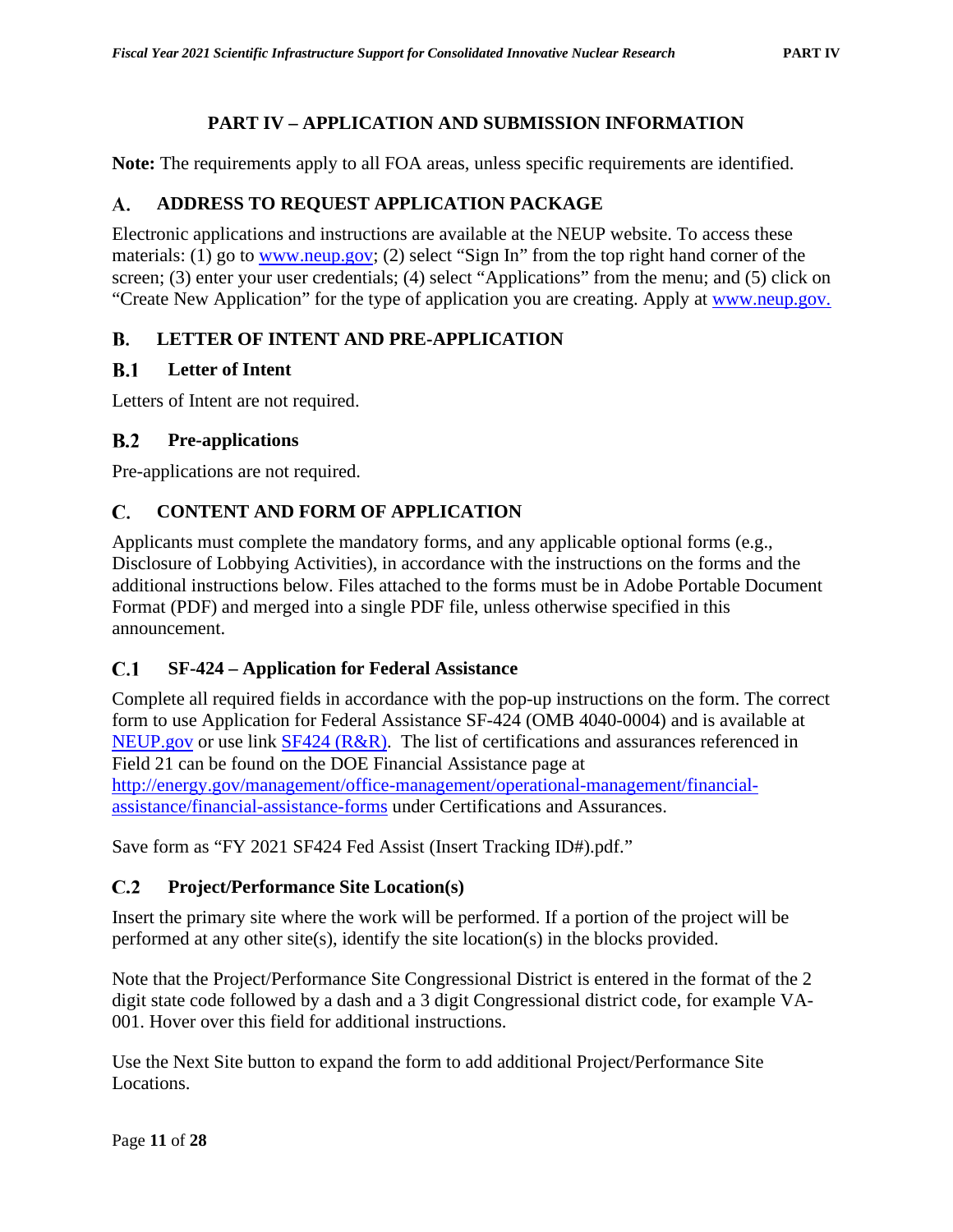Save form as "FY 2021 Performance Site (Insert Tracking ID#).pdf."

#### <span id="page-20-0"></span> $C.3$ **Project Summary/Abstract File**

The project summary/abstract must contain a summary of the proposed activity suitable for dissemination to the public. It should be a self-contained document that identifies the name of the applicant, the project director/principal investigator(s), the project title, the objectives of the project, a description of the project, including methods to be employed, the potential impact of the project (i.e., benefits, outcomes), and major participants (for collaborative projects). Do not include any proprietary or sensitive business information in this document, because, if an award is made the Department may make it available to the public. The project summary must not exceed one (1) page when printed using standard 8.5" by 11" paper with 1" margins (top, bottom, left, and right) with font no smaller than Times New Roman 11 point. Applicants must comply with all pertinent page limitations. Any text (including references and data tables) in a document that does not adhere to the requirements listed above (except graphics, graphs, charts, and equations) will be removed from the document and will not be reviewed. DOE reserves the right to dismiss applications that violate formatting requirements. Signature blocks must be signed by the designated official.

Save this information in a file named "FY 2021 Summary Abstract (Insert Tracking ID#).pdf."

### <span id="page-20-1"></span> $C.4$ **Project Narrative File**

The project narrative must not exceed eight (8) printed pages, including cover page, table of contents, charts, graphs, maps, photographs, and other pictorial presentations. The project narrative page must be on standard 8.5" by 11" paper, with 1" margins (top, bottom, left, and right), and with font no smaller than Times New Roman 11 point for general text; fonts no smaller than 8 may be used for figures, charts, graphs, maps, photographs, and other pictorial presentation. Applicants must comply with all pertinent page limitations. Any text (including references and data tables) in a document that does not adhere to the requirements listed above will be removed from the document and will not be reviewed. DOE reserves the right to dismiss applications that violate formatting requirements. Signature blocks must be signed by the designated official. EVALUATORS WILL REVIEW ONLY EIGHT PAGES, AS SPECIFIED ABOVE. Do not include any Internet addresses (URLs) that provide information necessary to review the application. See Part VIII, Section D, for instructions on how to mark proprietary application information.

Save the information in a single file named " FY 2021 Project Narrative (Insert Tracking ID#).pdf."

### **The project narrative must include the following:**

- 1. **Narrative Cover Page** which must include:
	- a. Name of organization;
	- b. Announcement number;
	- c. FOA Opportunity Title (e.g., University Research Reactor Upgrades Infrastructure Support, General Scientific Infrastructure Support);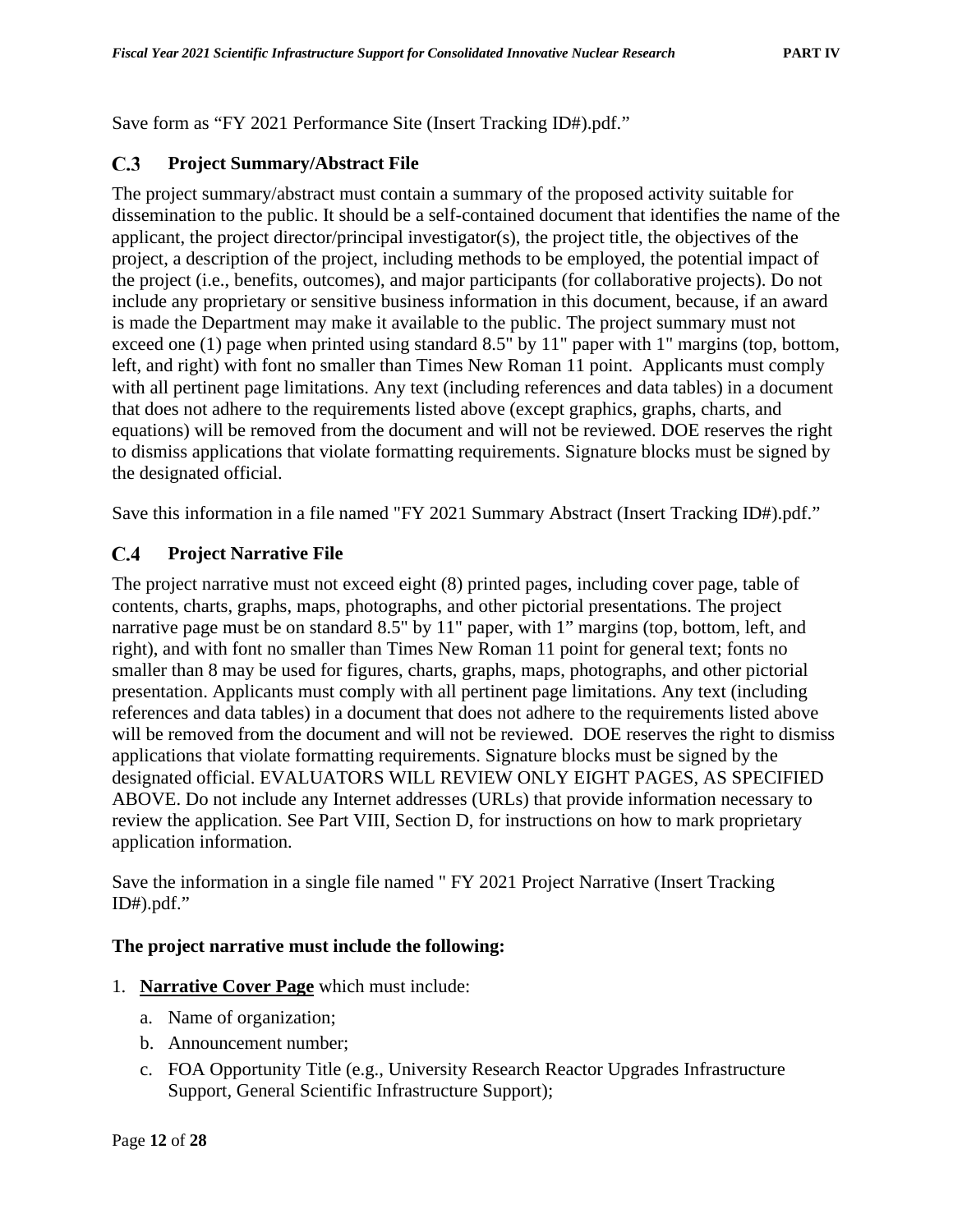- d. Technical and business points-of-contact for the applicant, denoting the names, titles, addresses, telephone and facsimile numbers, and electronic mail addresses;
- e. Principal Investigator's (PI's) name, telephone number, facsimile number, e-mail address, and organization name/unit; and
- f. Names of team members or partnerships.

### 2. **Project Objectives**

This section should provide a clear, concise statement of the specific objectives/aims of the proposed project.

- a. Briefly describe the NS&E program(s) at your school; if you do not have a current program, describe your plans to establish such a program.
- b. Provide a narrative that describes how your application will further NS&E R&D and education.
- c. Discuss the proposed objectives and goals for use of the equipment.
- d. Discuss how the request enables the university's learning mission.
- e. Discuss how the request fills institutional and/or national infrastructure gaps, and complements existing infrastructure and personnel capabilities.
- f. Discuss ties to the DOE-NE mission and/or NSUF.

### 3. **Merit Review Criterion Discussion**

The section should be formatted to address each of the merit review criterion and sub-criterion listed in greater detail in Part V, Section A.2, as well as Other Selection Factors. Applicants shall provide sufficient information to enable reviewers to evaluate the application in accordance with the merit review criteria and other selection factors.

### 4. **Project Timetable and Description of Work**

This section should outline as a function of time, year by year, all the important activities or phases of the project, including any activities planned beyond the project period. Successful applicants must use this project timetable to report progress. This section should also include a scope of work and execution plan with detail appropriate to the complexity of the project. This will form the basis for the Project Implementation merit review listed in Section V.A.2.1.3 and V.A.2.2.3.

### 5. **Relevance and Outcomes/Impacts**

This section should explain the relevance of the effort to the mission of DOE-NE and the expected outcomes and/or impacts.

This justification for the proposed project should include a clear statement of the importance of the project in terms of 1) the utility of the outcomes, and 2) the target community of beneficiaries. List all applicable DOE-NE funded R&D projects in this section. Specifically list any DOE-NE R&D program relevance.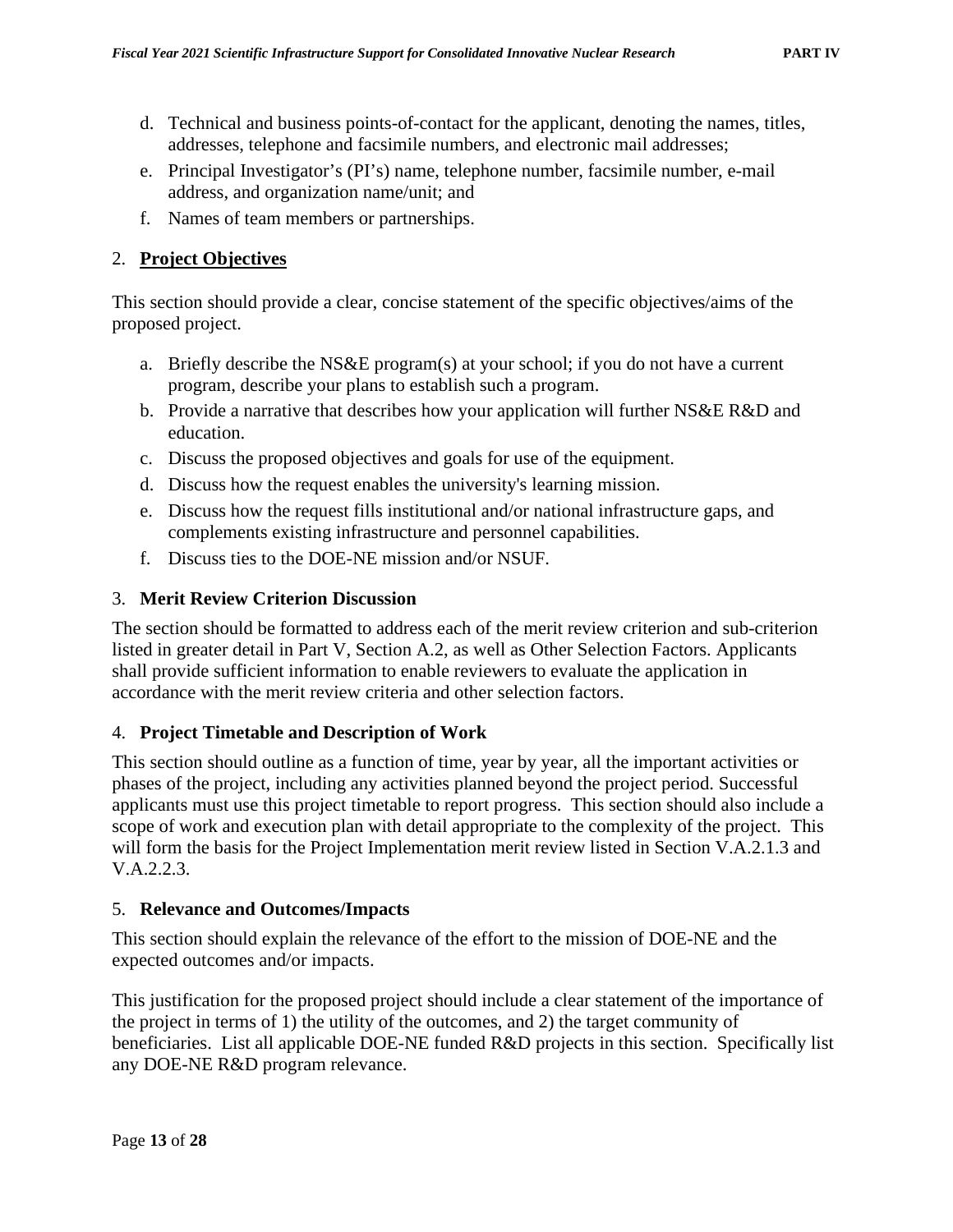### 6. **Roles of Participants**

Describe the capabilities and qualifications of the PI and application team to accomplish the proposed work. This should include personnel information for any expertise required to accomplish the proposed project. References should be specific to individuals. The PI should state explicitly whether there is any expertise that must be acquired to complete the project and the plan to acquire the expertise (new hires, consultants, etc.).

### 7. **Facilities and Other Resources**

Identify the facilities (e.g., office, laboratory, computer, etc.) to be used at each performance site listed, and, if appropriate, indicate their capacities, pertinent capabilities, relative proximity, and extent of availability to the project. Describe only those resources that are directly applicable to the proposed work. Provide any information describing the other resources available to support the project such as machine and electronics shops.

### 8. **Equipment**

- a. List important items of equipment synnergistic to the proposed capability, and, if appropriate, note the location and pertinent capabilities of each.
- b. Describe comparable equipment, if any, already at your organization or within the DOE complex, and explain why it cannot be used. Review the Nuclear Energy Infrastructure Database (NEID) available at [https://nsuf-infrastructure.inl.gov](https://nsuf-infrastructure.inl.gov/) for information about existing capabilities.

### 9. **Utilization**

- a. Provide a narrative that describes how your application will allow for researcher usage, both within the institution and by other entities.
- b. Provide a measure of the amount of use expected for the requested equipment and instrumentation, by both the proposing institution and others within the research community.
- c. If there is a preexisting capability, provide a description of how readily accessible and/or currently utilized the resource is by other entities.

### <span id="page-22-0"></span> $C.5$ **Project Team Curriculum Vitae (CV)**

Applicants shall provide a CV from the PI. CVs are limited to a 2-page maximum. CV must include the following:

- Contact Information.
- Education and Training: Undergraduate, graduate, and postdoctoral training. Identify institution, major/area, degree, and year.
- Research and Professional Experience: Beginning with the current position, list, in chronological order, professional/academic positions with a brief description.
- Publications: Provide a list of up to 10 publications most closely related to the proposed project. For each publication, identify the names of all authors (in the same sequence in which they appear in the publication), the article title, book or journal title, volume number, page numbers, year of publication, and website address if available electronically.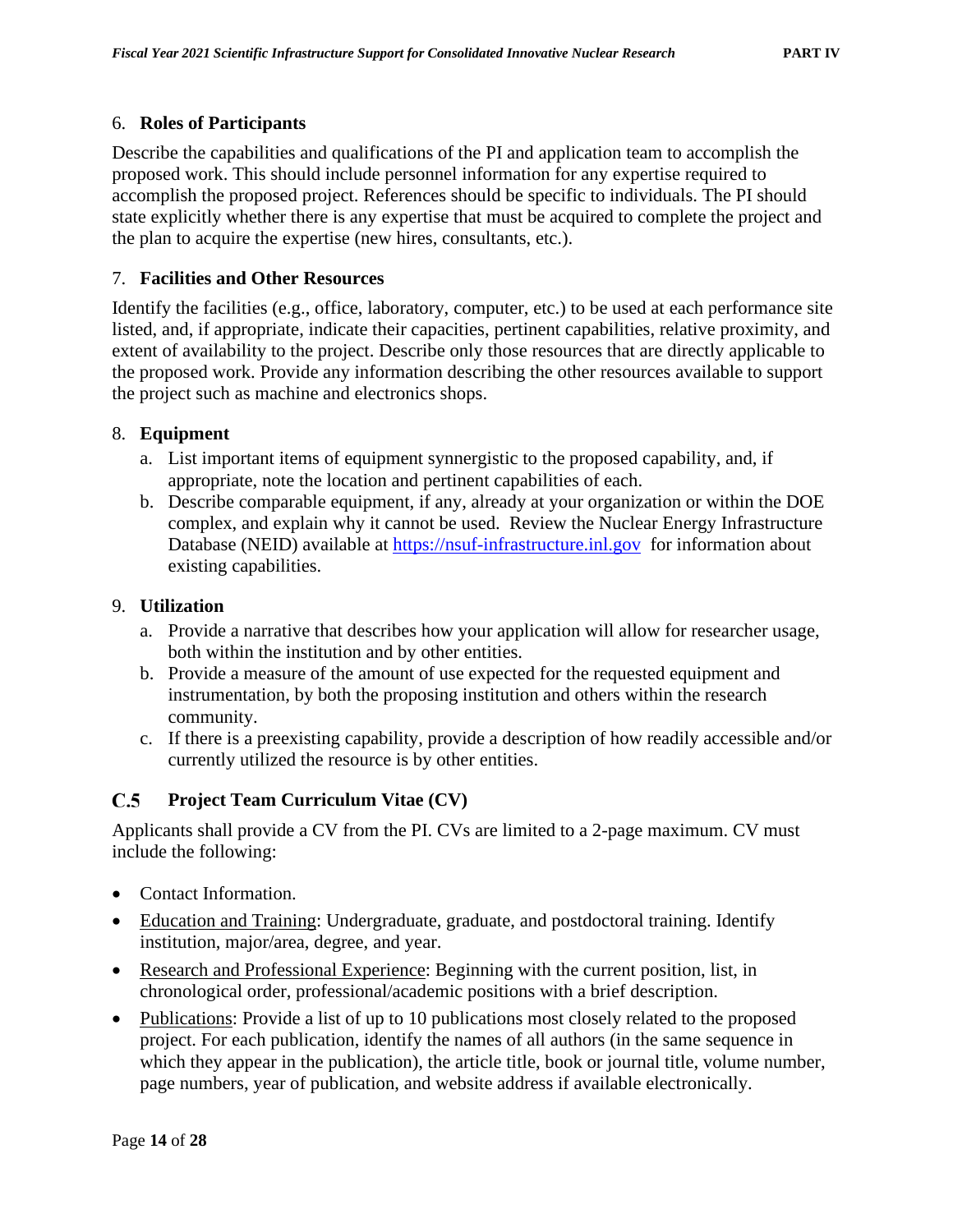- Patents, copyrights, and software systems developed may be provided in addition to or substituted for publications.
- Synergistic Activities: List no more than 5 professional and scholarly activities related to the effort proposed.

CVs should be provided for all staff providing significant and required expertise on the project, following the instructions provided above.

Save each CV as a separate file titled, "FY 2021 CV 'Insert PI Name' (Insert Tracking  $ID#$ ).pdf."

#### <span id="page-23-0"></span> $C.6$ **SF-424A Excel, Budget Information – Non-Construction Programs File**

Applicants must provide a separate budget for each year of support requested, and a cumulative budget for the total project period. Use the SF-424A Excel, "Budget Information - Non Construction Programs" form on the DOE Financial Assistance Forms Page at [http://energy.gov/management/office-management/operational-management/financial](http://energy.gov/management/office-management/operational-management/financial-assistance/financial-assistance-forms)[assistance/financial-assistance-forms.](http://energy.gov/management/office-management/operational-management/financial-assistance/financial-assistance-forms)

Applicants may request funds under the appropriate Object Class Categories, as long as the item and amount are necessary to perform the proposed work, meet all the criteria for allowability under the applicable Federal cost principles, and are not prohibited by the funding restrictions in this announcement (see Part IV, Section G).

Save this information in a single file named "FY 2021 Budget SF424A (Insert Tracking  $ID#$ ).xls."

### <span id="page-23-1"></span> $C.7$ **Budget Justification File**

Applicants must justify the costs proposed in each Object Class Category/Cost Classification category. Provide an equipment list with the following information:

- **1. Equipment** Provide the following:
	- a. Identify clearly the equipment (e.g., description, manufacturer part number, etc., if known).
	- b. Explain how the proposed equipment meets the definition of "equipment" at 2 CFR 200.33, as opposed to items of supply.
	- c. Explain the need for the equipment to accomplish the project.
	- d. Indicate the unit cost and quantity for each item to be purchased.
	- e. Explain how the cost estimates for equipment purchases are established, are determined to be fair and reasonable, and are consistent with your established procurement procedures (compliant with 2 CFR 200.17- 200.326). Include available supporting documents such as quotes or catalog pricing for the proposed equipment.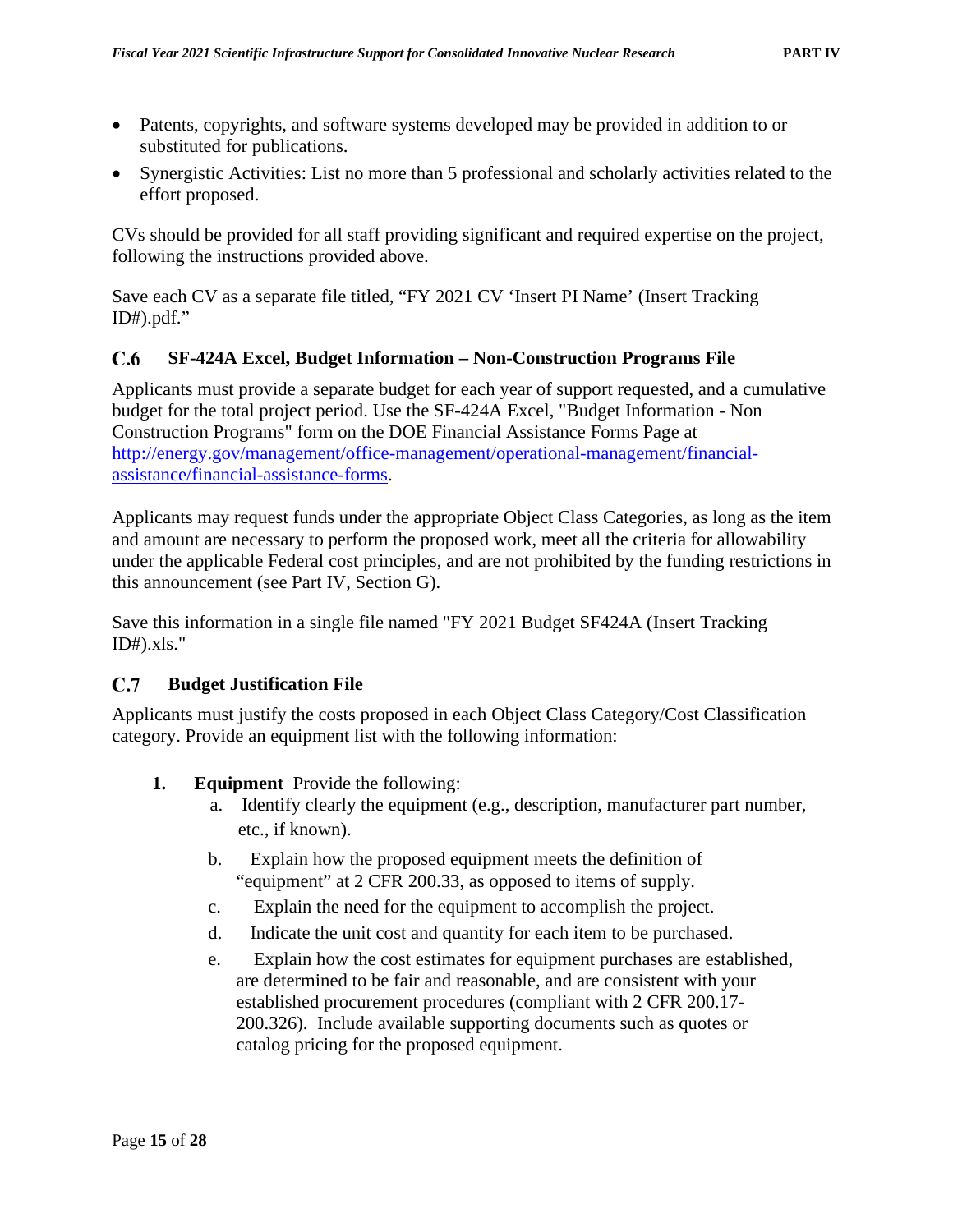If cost sharing is proposed, applicants must have a letter from each third party contributing to the cost sharing (i.e., a party other than the organization submitting the application), stating that the third party is committed to providing a specific minimum dollar amount of cost sharing.

The budget justification file should also identify the following information for each third party contributing cost sharing: 1) the name of the organization; 2) the proposed dollar amount to be provided; 3) the amount as a percentage of the total project cost; and 4) the proposed cost sharing - cash, services, or property.

By submitting your application, you are providing assurance that you have signed letters of commitment. Successful applicants will be required to submit these signed letters of commitments.

Note there are restrictions on the use of funds under this FOA:

- 1. The application cannot include hiring or other human capital costs. Personnel or indirect costs are not allowed, except as specified in this FOA.
- 2. The application cannot include the cost of routine operation and maintenance of equipment.
- 3. Non-standard installation costs for equipment and instrumentation that are beyond the vendor's standard installation cost are not allowed.
- 4. Institution-specific costs, not specific to the equipment or instrumentation, are the responsibility of the applicant. For example, if a vendor needs to meet safety and health requirements to access the campus or a facility, these costs are the responsibility of the applicant.
- 5. Funds are restricted to equipment for activities supporting research, teaching, and education.
- 6. Upgrades to increase operational profit or support for commercial activities are not allowed.

Save the budget justification information in a single file named "FY 2021 Budget Justification (Insert Tracking ID#).pdf."

#### <span id="page-24-0"></span> $C.8$ **Vendor Quotes**

Submit vendor quotes, referenced costs (catalog pricing), or other basis for estimate for any single item over \$5,000. This is required even though the applicant may intend to submit the contract for open bids following the award.

Save file as "FY 2021 Vendor Quotes (Insert Tracking ID#).pdf."

#### <span id="page-24-1"></span> $C.9$ **Past, Current, and Pending Support**

Identify funding that is pending or has been awarded, for similar activities related to nuclear infrastructure/curriculum within the last three years. Please identify by source and amount requested/awarded.

Save this information in a file named "FY 2021 Support (Insert Tracking ID#).pdf."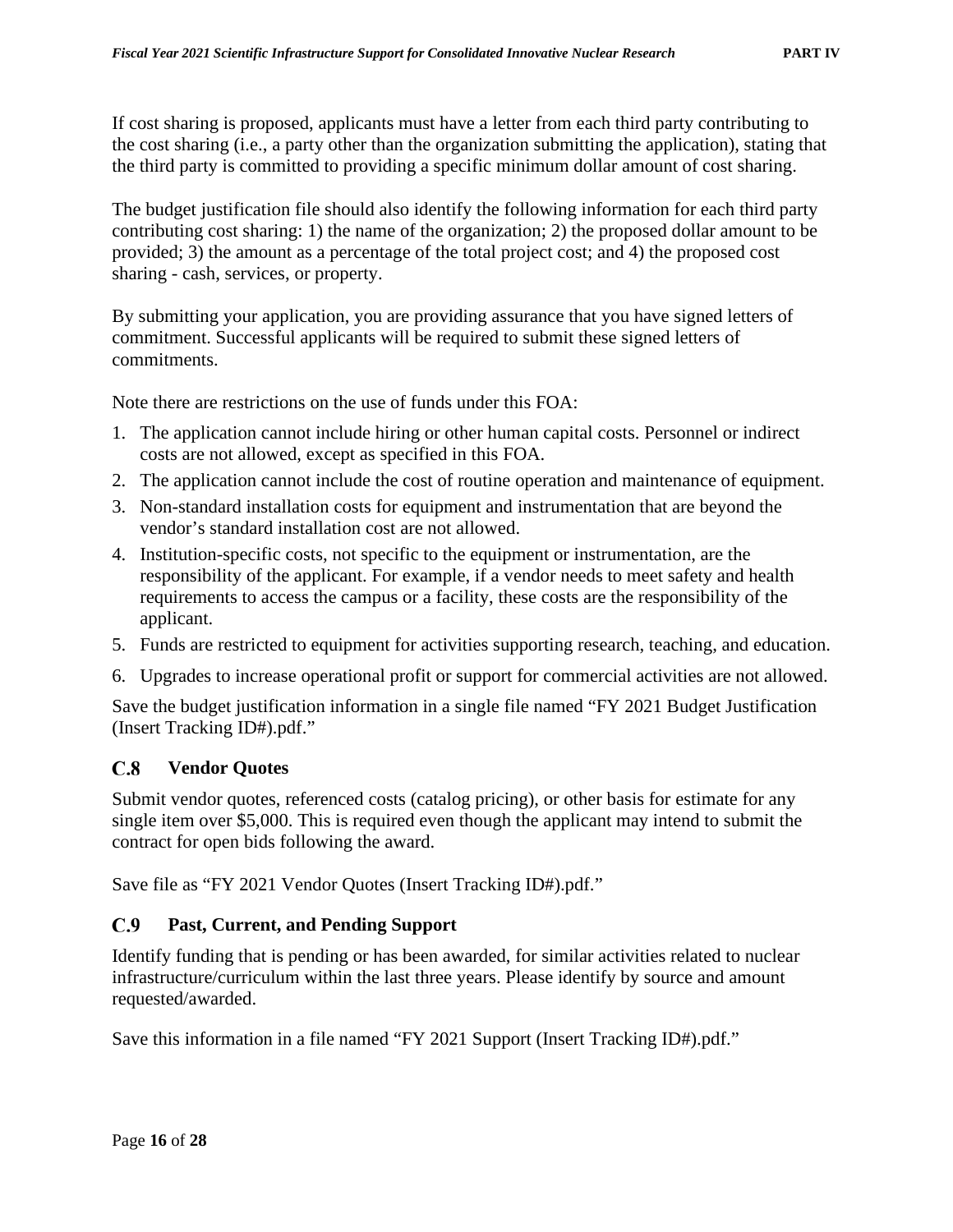### <span id="page-25-0"></span>**C.10 Conflict of Interest Statement (Required for All Applicants)**

COI may exist due to previous efforts performed by the applicant or assistance provided in program direction and other mission related activities. Check the appropriate box on the application signifying whether a potential COI exists. If a COI has been identified (for the lead PI or a collaborator), a file that explains the conflict must be attached, and include a statement on how the potential conflict will be avoided, neutralized, or mitigated. This document must be attached even if the conflict appears to be insignificant. If no COI exists, check the box and proceed.

Save this sheet in a single file named "FY 2021 COI (Insert Tracking ID#).pdf."

### <span id="page-25-1"></span>C.11 **SF-LLL Disclosure of Lobbying Activities (Required for All Applicants)**

Identify any funds, other than Federal appropriated funds, that have been paid or will be paid to any person for influencing or attempting to influence an officer or employee of any agency, a Member of Congress, an officer or employee of Congress, or an employee of a Member of Congress in connection with the grant/cooperative agreement.

Save this form as "FY 2021 SF-LLL (Insert Tracking ID#).pdf."

Applications must include the following documents, which are located at [http://www.neup.gov.](http://www.neup.gov/)

| <b>Required Form/file</b>                                                  | <b>Format</b> | <b>File Name</b>                                                        | <b>Signature</b><br><b>Required</b> |
|----------------------------------------------------------------------------|---------------|-------------------------------------------------------------------------|-------------------------------------|
| Application for Federal Assistance – SF-424                                | Form          | FY 2021 SF424 Fed Assist<br>(Insert Tracking ID #).pdf                  | Yes                                 |
| Project/Performance Site Location(s)                                       | Form          | FY 2021 Performance Site<br>(Insert Tracking ID #).pdf                  |                                     |
| Project Summary/Abstract File                                              | PDF           | FY 2021 Summary Abstract<br>(Insert Tracking ID #).pdf                  |                                     |
| Project Narrative File (8 pages)                                           | <b>PDF</b>    | FY 2021 Project Narrative<br>(Insert Tracking ID #).pdf                 |                                     |
| Project Team Vitae                                                         | <b>PDF</b>    | FY 2021 CV "Insert PI<br>Name" (Insert Tracking ID)<br>$#$ ).pdf        |                                     |
| SF-424A File - Budget Information for Non-<br><b>Construction Programs</b> | Excel         | FY 2021 Budget SF424A<br>(Insert Tracking ID $#$ ).xls                  |                                     |
| <b>Budget Justification File</b>                                           | <b>PDF</b>    | FY 2021 Budget<br><b>Justification</b> (Insert Tracking<br>ID $#$ ).pdf |                                     |
| <b>Vendor Quotes</b>                                                       | <b>PDF</b>    | FY 2021 Vendor Quotes<br>(Insert Tracking ID #).pdf                     |                                     |
| <b>Current and Pending Support</b>                                         | <b>PDF</b>    | FY 2021 Support (Insert)<br>Tracking ID #).pdf                          |                                     |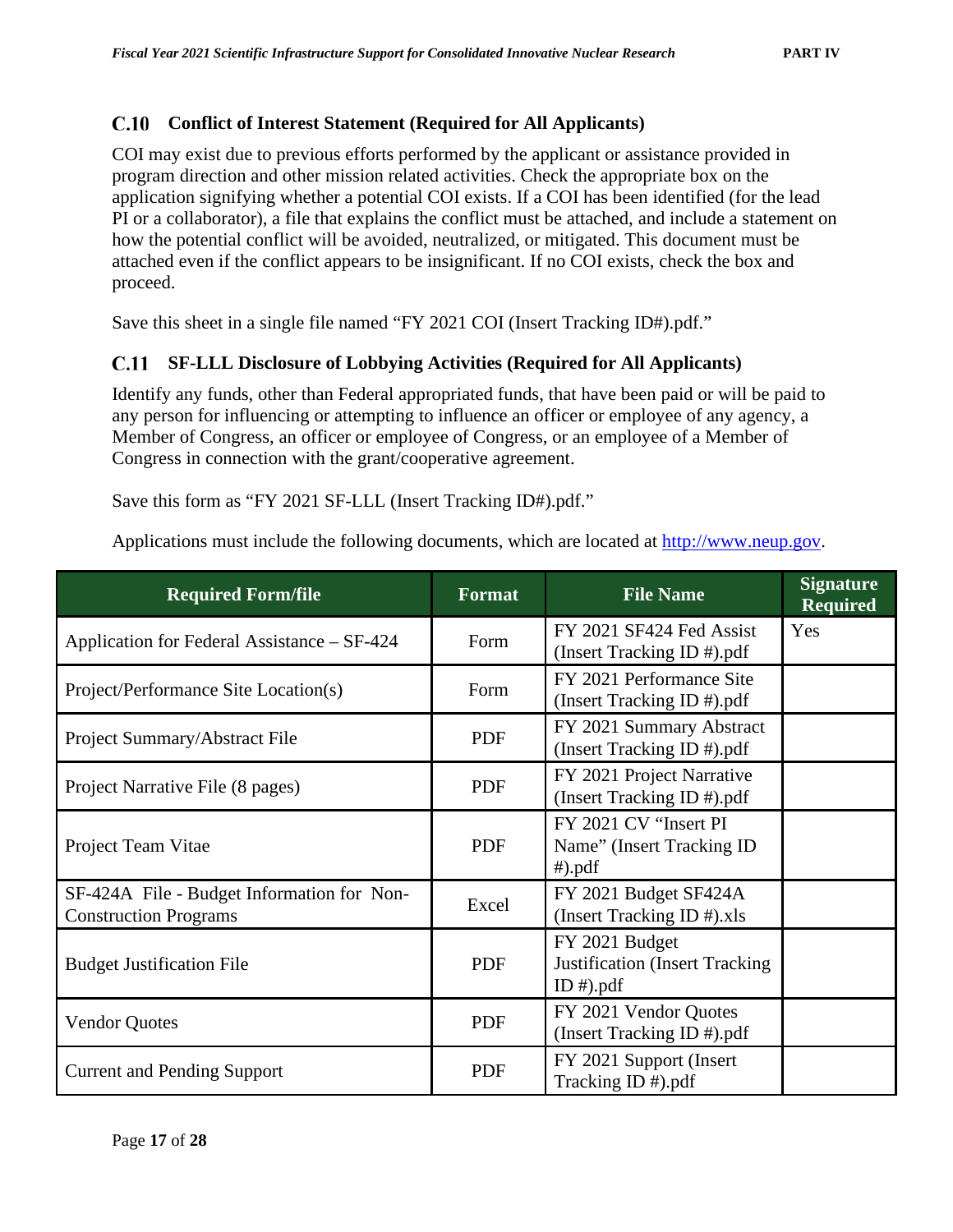| <b>Required Form/file</b>                                   | <b>Format</b> | <b>File Name</b>                                        | <b>Signature</b><br><b>Required</b> |
|-------------------------------------------------------------|---------------|---------------------------------------------------------|-------------------------------------|
| <b>Conflict of Interest Statement</b>                       | <b>PDF</b>    | FY 2021 COI (Insert<br>Tracking ID #).pdf               |                                     |
| SF-LLL Disclosure of Lobbying Activities, if<br>applicable. | Form          | FY 2021 SF-LLL (Insert<br>Tracking ID #).pdf            | Yes                                 |
| <b>Certifications and Assurances</b>                        | Form          | FY 2021 Cert & Assurances<br>(Insert Tracking ID #).pdf | Yes                                 |

### <span id="page-26-0"></span>**SUBMISSIONS FROM SUCCESSFUL APPLICANTS** D.

If selected for award, DOE reserves the right to request additional or clarifying information, for any reason deemed necessary, including, but not limited to:

- Indirect cost information.
- Environmental Checklist
- Other budget information.
- Name and phone number of the Designated Responsible Employee, for complying with national policies prohibiting discrimination (see 10 CFR 1040.5).
- Representation of Limited Rights Data and Restricted Software, if applicable.
- Commitment Letter from Third Parties Contributing to Cost Sharing, if applicable.

### <span id="page-26-1"></span>**SUBMISSION DATES AND TIMES** Е.

### <span id="page-26-2"></span> $E.1$ **Letter of Intent Due Date**

Letters of Intent are not required.

### <span id="page-26-3"></span> $E.2$ **Pre-application Due Date**

Pre-applications are not required.

### <span id="page-26-4"></span>E.3 **Application Due Date**

Applications must be received by November 12, 2020, no later than 7:00 PM Eastern Time. Applicants are encouraged to transmit applications well before the deadline. APPLICATIONS RECEIVED AFTER THE DEADLINE WILL NOT BE REVIEWED OR CONSIDERED FOR AWARD.

### <span id="page-26-5"></span> $\mathbf{F}$ . **INTERGOVERNMENTAL REVIEW**

This program is not subject to Executive Order 12372 - Intergovernmental Review of Federal Programs.

### <span id="page-26-6"></span>**FUNDING RESTRICTIONS** G.

Funding for all awards is contingent upon the availability of funds appropriated by Congress for the purpose of this program.

Page **18** of **28**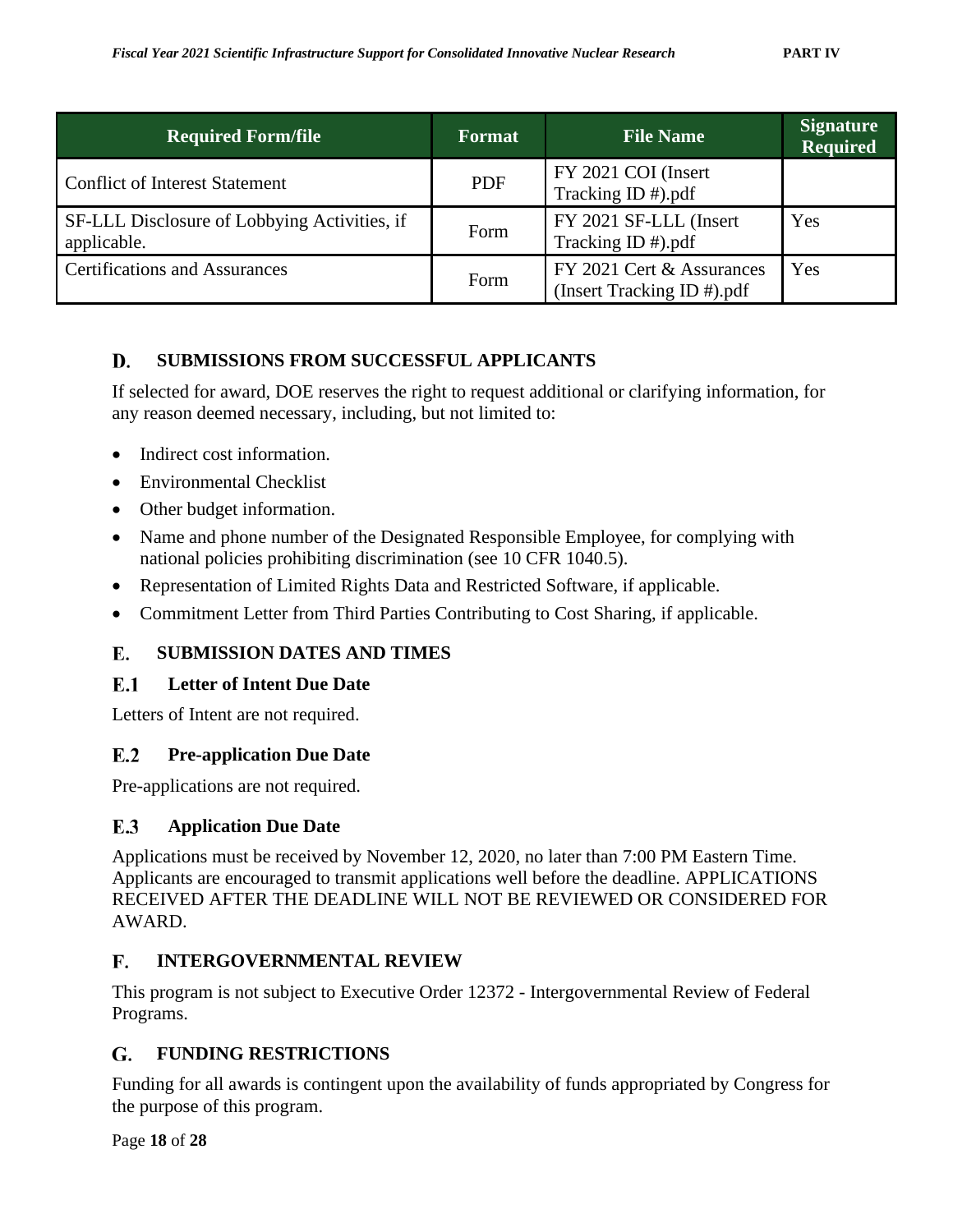- Cost Principles. Costs must be allowable, allocable, and reasonable, in accordance with the applicable Federal cost principles referenced in 2 CFR 200.
- **Pre-award Costs.** Recipients may charge, to an award resulting from this announcement, pre-award costs incurred within the ninety (90) calendar day period immediately preceding the effective date of the award, providing the costs are allowable in accordance with the applicable Federal cost principles referenced in 2 CFR 200. Recipients must obtain the prior written approval of the Contracting Officer for any pre-award costs that are for periods greater than this 90-day calendar period.

Pre-award costs are incurred at the applicant's risk. DOE is under no obligation to reimburse such costs if, for any reason, the applicant does not receive an award, or the award is made for a lesser amount than the applicant expected.

### <span id="page-27-0"></span>Н. **OTHER SUBMISSION AND REGISTRATION REQUIREMENTS**

#### <span id="page-27-1"></span> $H.1$ **Where to Submit**

Applications must be submitted through [www.neup.gov.](http://www.neup.gov/)

### <span id="page-27-2"></span> $H.2$ **Application Validity Timeframe**

By submitting an application in response to this FOA, applicants agree that their applications are valid for at least 1-year from the date set forth for receipt of applications to this FOA. DOE reserves the right (with the concurrence of the applicant) to use the submitted application(s) to make additional awards during this 1-year time frame, even after DOE's initial selection announcement has occurred.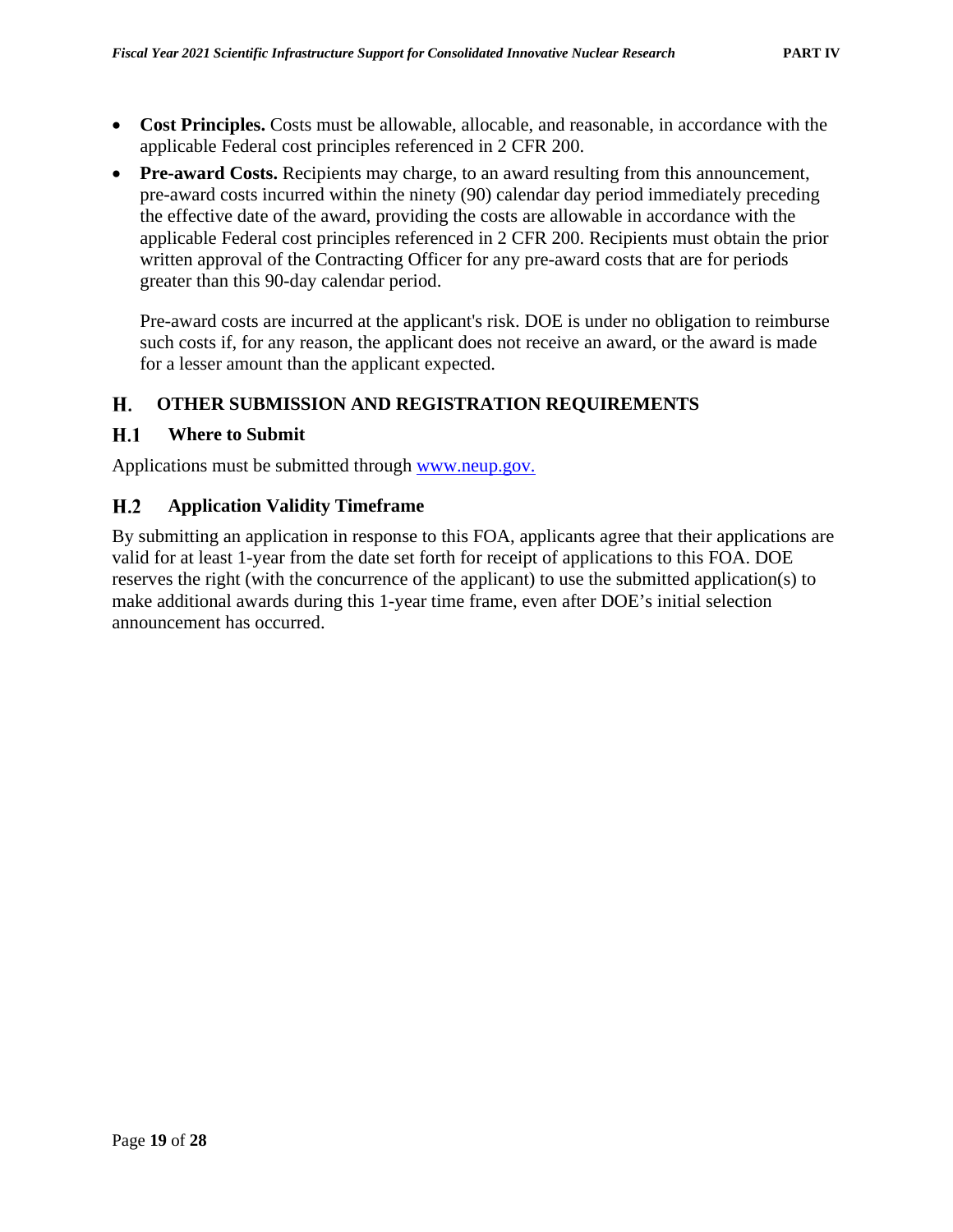# **PART V – APPLICATION REVIEW INFORMATION**

<span id="page-28-0"></span>**Note:** The following requirements apply to all FOA areas, unless specific requirements are identified.

### <span id="page-28-1"></span> $\mathbf{A}$ . **CRITERIA**

### <span id="page-28-2"></span> $A.1$ **Initial Review Criteria**

Prior to a comprehensive merit evaluation, DOE will perform an initial review to determine that:

- a. the proposed work is relevant to the DOE-NE mission;
- b. the applicant is eligible for an award;
- c. the information required by the FOA has been submitted; and
- d. does not exceed the number of applications permitted per institution:
	- i. No more than one application per research reactor under the University Research Reactor Upgrades Infrastructure Support area; and
	- ii. No more than one application under the GSI area.

Applications that fail to pass the initial review will not be forwarded for merit review and will be eliminated from further consideration.

### <span id="page-28-3"></span> $A.2$ **Merit Review Criteria**

The following evaluation criteria and weights will be used to evaluate applications submitted in response to this FOA. Rating criteria include showing increasing or enhancing research or teaching capabilities. The below criteria are dependent on the program area.

### <span id="page-28-4"></span>**A.2.1 University Research Reactor Upgrades Infrastructure**

- 1. (55%) Safety and/or Security Potential of the requested equipment, instrumentation, or modification to:
	- a. Enhance the safety, performance, control, or operational reliability of research reactor systems; or
	- b. Increase the quality, safety/security, or efficiency of the operation of the research reactor facility.
- 2. (15%) Impact Potential of the requested equipment, instrumentation, or modification to facilitate, improve, or expand ongoing Office of Nuclear Energy research and training capabilities;
- 3. (15%) Utilization As a result of the proposed equipment, the amount of student and faculty usage of the research reactor facility, and the amount and variety of research and/or services actually provided by the facility.
- 4. (15%) Execution Capability to implement the full scope of the project, including timely project completion, personnel qualifications, budget, and feasibility.

# <span id="page-28-5"></span>**A.2.2 University General Scientific Infrastructure Support**

1. (25%) Impact – Potential of the requested equipment, instrumentation, or modification to facilitate, improve, or expand ongoing Office of Nuclear Energy research and training capabilities;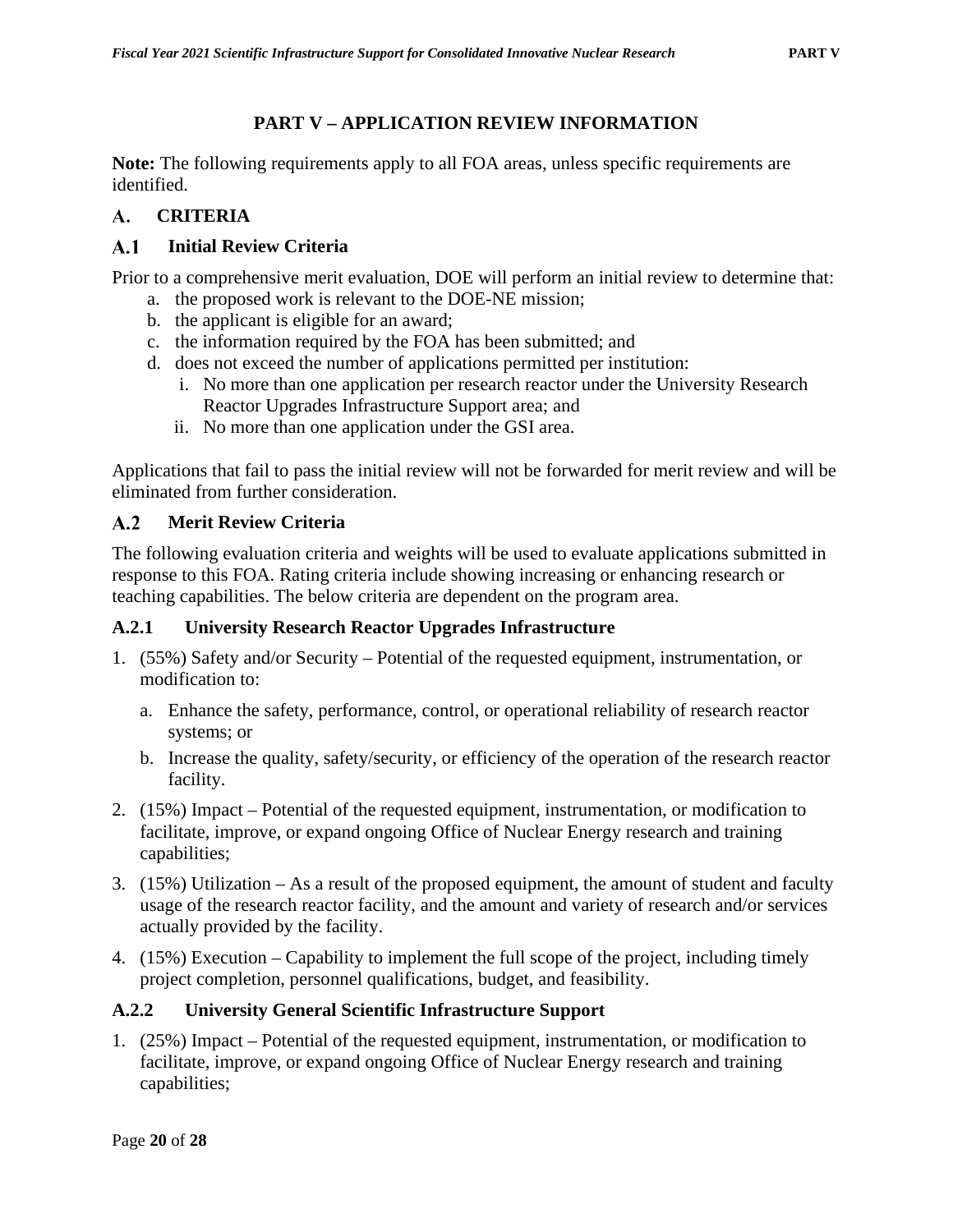- 2. (25%) Utilization As a result of the proposed equipment, the amount of student, faculty, or researcher usage of the capabilities, and the amount and variety of research and/or services actually provided by the facility;
- 3. (25%) NSUF Priority Importance of the proposed upgrade to the Nuclear Science User Facilities as either improving an existing partner facility or as a potential partner facility;
- 4. (25%) Execution Capability to implement the full scope of the project including timely project completion, personnel qualifications, budget, and feasibility.

#### <span id="page-29-0"></span> $A.3$ **Other Selection Factors**

Program Policy Factors. The selection official may also consider the following program policy factors in the selection process under all FOA areas, as appropriate (not listed in order of importance):

- Degree to which proposed project optimizes/maximizes use of available DOE-NE funding to achieve DOE program goals and objectives. This includes how those infrastructure projects support DOE-NE research; it may also include how the infrastructure project supports other complementary efforts or projects, which, when taken together, will best achieve program research goals and objectives.
- Application selection may optimize appropriate mix of projects to achieve DOE-NE research goals and objectives.
- Impact of the proposed project on the NSUF.
- Other Cost/Budget considerations, including how well the proposed budget for the equipment or instrumentation will achieve the proposed objectives, and availability of funding.
- The demonstrated ability of the applicant to complete projects in the specified timeframe. This includes prior year DOE applicant awards in progress or not yet completed, as well as any existing or pending no-cost extensions.
- Existing Nuclear Science and Engineering (NS&E) Program, or realistic plan to establish NS&E program.
- Underrepresented Groups and Minority-Serving Institutions that submit a competitive application.
- Cost share or cost match, if any, proposed.
- Extent or degree to which projects provide a balanced programmatic effort, a variety of research capabilities among various sizes and kinds of organizations, and their geographic distribution.

The above program policy factors may be used by the Selection Official to assist in determining which application(s) shall receive DOE funding support. These factors, while not indicators of the application's technical excellence, applicant's ability, etc., are essential to the process of selecting the application that, individually or collectively, will best achieve the program objectives and maximize public benefits.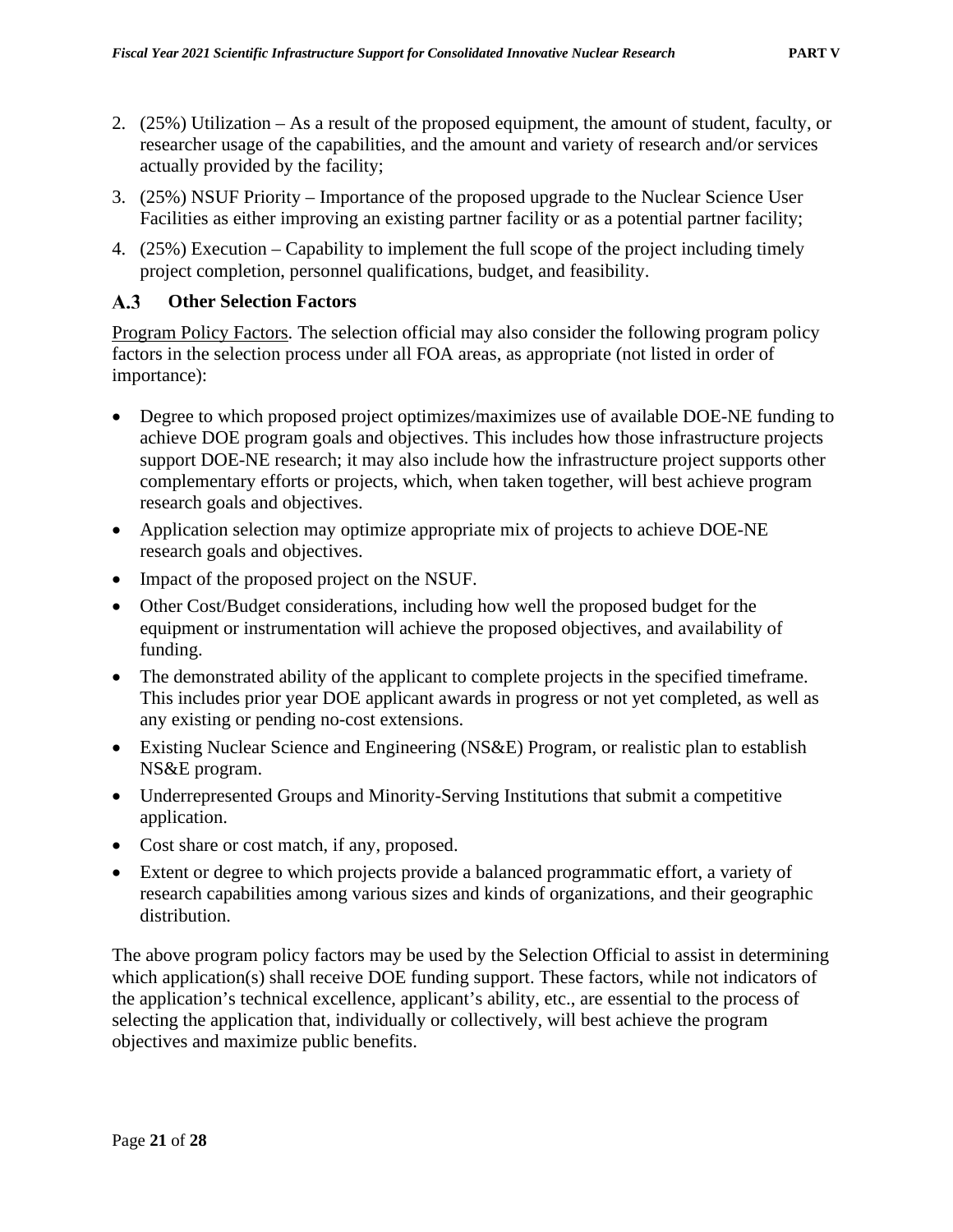### <span id="page-30-0"></span> $\bf{B}$ . **REVIEW AND SELECTION PROCESS**

#### <span id="page-30-1"></span> $B.1$ **Merit Review**

Applications that pass the initial review will be subjected to a merit review in accordance with the guidance provided in the Department of Energy's *Merit Review Guide for Financial Assistance and Unsolicitated Proposals.* This guide is available under Financial Assistance Policy and Guidance at [http://energy.gov/management/office-management/operational](http://energy.gov/management/office-management/operational-management/financial-assistance)[management/financial-assistance.](http://energy.gov/management/office-management/operational-management/financial-assistance)

#### <span id="page-30-2"></span> $B.2$ **Selection**

The Selection Official will consider the merit review recommendation, program policy factors, and the amount of funds available.

#### <span id="page-30-3"></span> $B.3$ **Discussions and Award**

The Government may enter into discussions with a selected applicant for any reason deemed necessary, including but not limited to: 1) the budget is not appropriate or reasonable for the requirement; 2) only a portion of the application is selected for award; 3) the Government needs additional information to determine whether the recipient is capable of complying with the requirements in 2 CFR 200; and/or 4) special terms and conditions are required. Failure to resolve satisfactorily the issues identified by the Government will preclude award to the applicant.

### <span id="page-30-4"></span> $\mathbf{C}$ . **ANTICIPATED NOTICE OF SECTION AND AWARD DATES**

DOE anticipates notifying applicants selected for award, and making awards, by July 31, 2021. DOE reserves the right to make additional award selections using applications submitted in response to this FOA. Award(s) for this project are subject to the availability of Federal funding.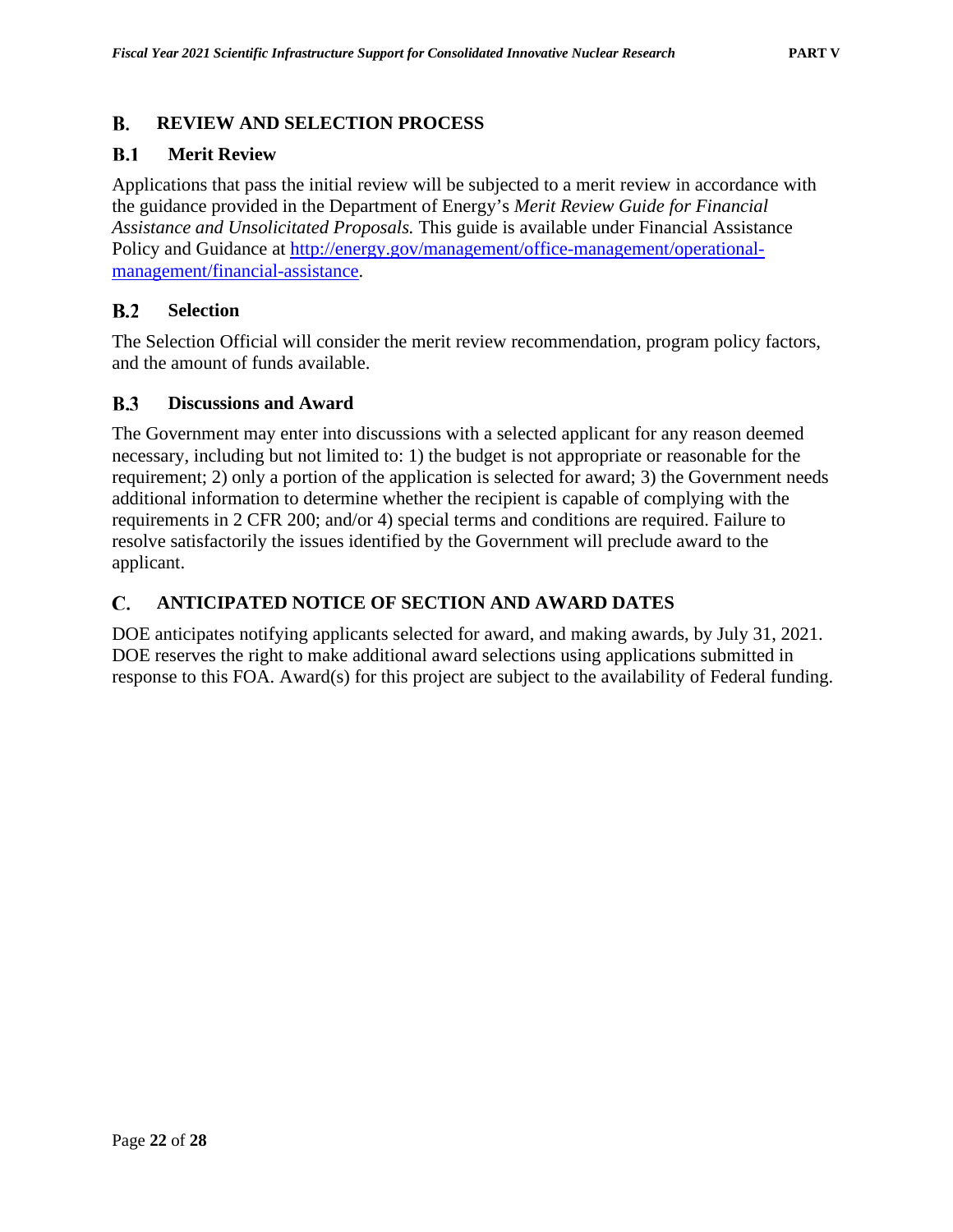# **PART VI – AWARD ADMINISTRATION INFORMATION**

### <span id="page-31-1"></span><span id="page-31-0"></span>**AWARD NOTICES A.**

#### <span id="page-31-2"></span> $A.1$ **Notice of Selection**

DOE will notify applicants selected for award. This notice of selection is not an authorization to begin performance. (See Part IV, Section G, with respect to the allowability of pre-award costs.)

Organizations whose applications have not been selected will be advised as promptly as possible.

#### <span id="page-31-3"></span> $A.2$ **Notice of Award**

An Assistance Agreement issued and signed by the Contracting Officer is the authorizing award document. It normally includes either as an attachment or by reference: 1) Special Terms and Conditions; 2) Applicable program regulations, if any; 3) Application as approved by DOE; 4) DOE assistance regulations at 2 CFR 200, as amended by 2 CFR 910; 5) National Policy Assurances To Be Incorporated As Award Terms; 6) Budget Summary; and 7) Federal Assistance Reporting Checklist, which identifies the reporting requirements.

### <span id="page-31-4"></span>**B. ADMINISTRATIVE AND NATIONAL POLICY REQUIREMENTS**

#### <span id="page-31-5"></span> $B.1$ **Administrative Requirements**

The administrative requirements for DOE grants and cooperative agreements are contained in 2 CFR 200, as amended by 2 CFR 910 (see [http://ecfr.gpoaccess.gov\)](http://www.ecfr.gov/cgi-bin/ECFR?page=browse). Grants and cooperative agreements made to universities, non-profits, and other entities subject to Title 2 CFR are subject to the Research Terms and Conditions located on the National Science Foundation website at [http://www.nsf.gov/bfa/dias/policy/rtc/index.jsp.](http://www.nsf.gov/bfa/dias/policy/rtc/index.jsp)

### DUNS and SAM Requirements

Additional administrative requirements for DOE grants and cooperative agreements are contained in 2 CFR, Part 25 (see [http://www.ecfr.gov/cgi-bin/ECFR?page=browse\)](http://www.ecfr.gov/cgi-bin/ECFR?page=browse). Prime awardees must keep their data at System for Award Management (SAM) current. Subawardees at all tiers must obtain Data Universal Numbering System (DUNS) numbers and provide the DUNS to the prime awardee before the subaward can be issued.

### <span id="page-31-6"></span>**B.1.1 Subaward and Executive Reporting**

Additional administrative requirements necessary for DOE grants and cooperative agreements, to comply with the Federal Funding and Transparency Act of 2006 (FFATA), are in 2 CFR, Part 170 (see [http://www.ecfr.gov/cgi-bin/ECFR?page=browse\)](http://www.ecfr.gov/cgi-bin/ECFR?page=browse). Prime awardees must register with the new FFATA Subaward Reporting System (FSRS) database, and report the required data on their first tier subawardees. Prime awardees must report the executive compensation for their own executives as part of their registration profile in the System for Award Management (SAM).

### <span id="page-31-7"></span> $B.2$  **Special Terms and Conditions and National Policy Requirements**

Special Terms and Conditions and National Policy Requirements. The DOE Special Terms and Conditions for Use in Most Grants and Cooperative Agreements are located at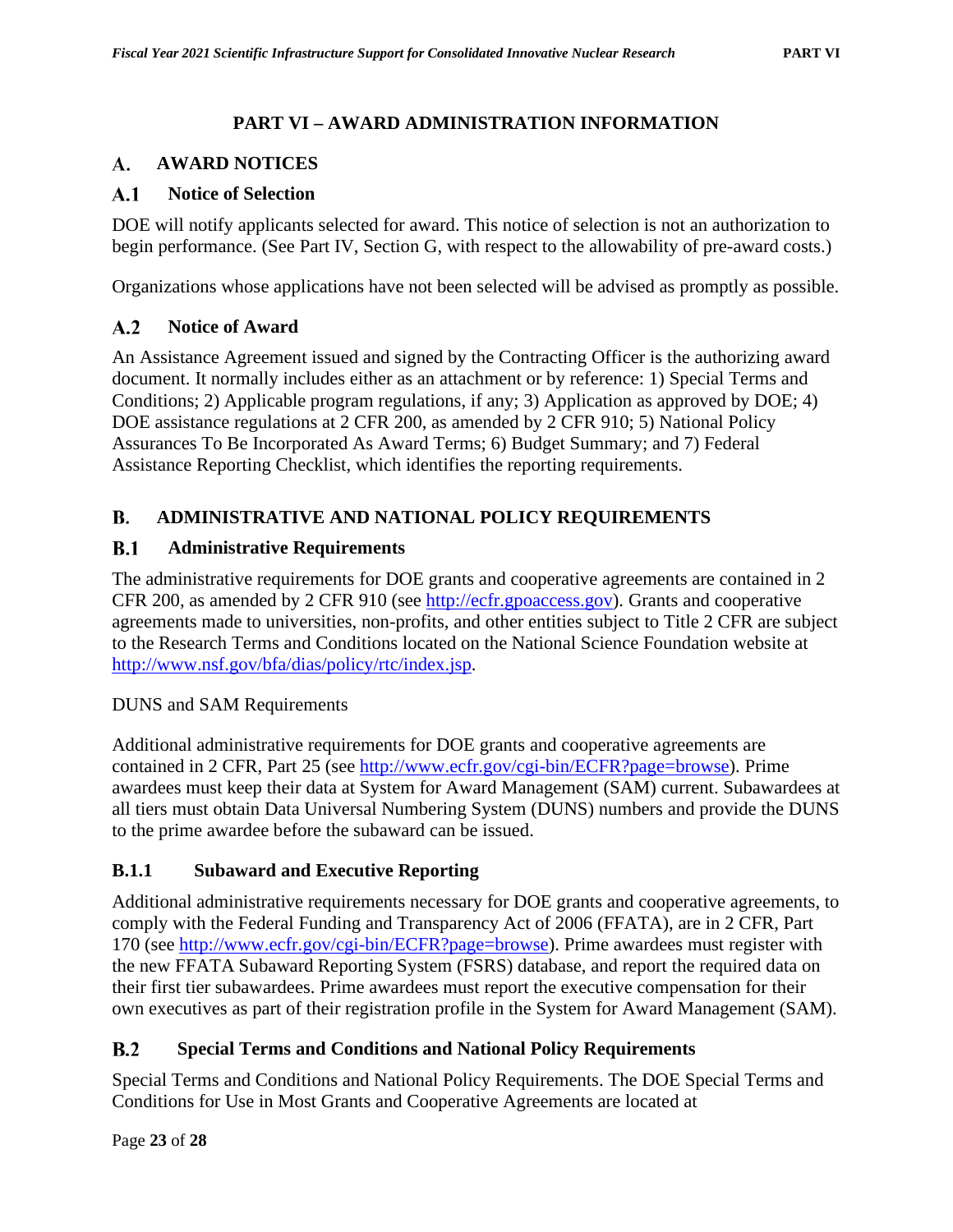[http://energy.gov/management/downloads/special-terms-and-conditions-use-most-grants-and](http://energy.gov/management/downloads/special-terms-and-conditions-use-most-grants-and-cooperative-agreements)[cooperative-agreements.](http://energy.gov/management/downloads/special-terms-and-conditions-use-most-grants-and-cooperative-agreements)

The National Policy Assurances to Be Incorporated as Award Terms are located at [http://www.nsf.gov/bfa/dias/policy/rtc/appc.pdf.](http://www.nsf.gov/bfa/dias/policy/rtc/appc.pdf)

Intellectual Property Provisions. The standard DOE financial assistance intellectual property provisions applicable to the various types of recipients are located at [http://energy.gov/gc/standard-intellectual-property-ip-provisions-financial-assistance-awards.](http://energy.gov/gc/standard-intellectual-property-ip-provisions-financial-assistance-awards)

### <span id="page-32-0"></span>C. **NO-COST TIME EXTENSIONS**

Unilateral no-cost time extensions will NOT be permitted to awards made under this FOA. All no-cost time extensions must provide adequate justification, and receive written approval from the Contracting Officer. No-cost time extensions should be requested as soon as the need is identified, and, normally, no later than 3 months before the original project end date.

One no-cost time extension request may be granted for up to 12 months, pending review and approval. No more than one no-cost time extension will be allowed. No-cost time extension information and form can be found at

[https://neup.inl.gov/SitePages/Research%20and%20Development.aspx.](https://neup.inl.gov/SitePages/Research%20and%20Development.aspx)

### <span id="page-32-1"></span>D. **REPORTING**

Reporting requirements are identified on the Federal Assistance Reporting Checklist, DOE F 4600.2, attached to the award agreement. A sample checklist is available under Award Form at [http://energy.gov/management/office-management/operational-management/financial](http://energy.gov/management/office-management/operational-management/financial-assistance/financial-assistance-forms)[assistance/financial-assistance-forms.](http://energy.gov/management/office-management/operational-management/financial-assistance/financial-assistance-forms)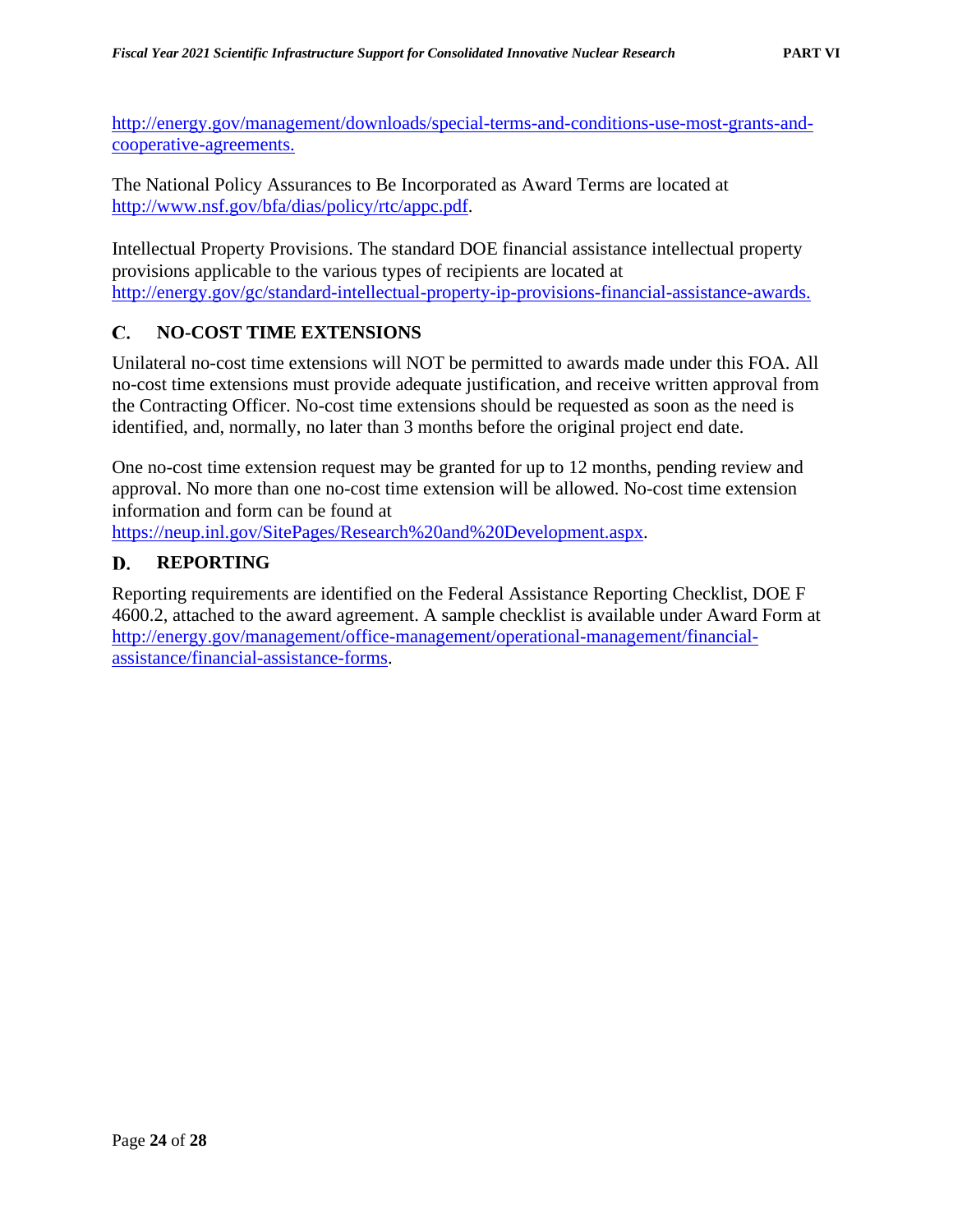# **PART VII – QUESTIONS/AGENCY CONTACTS**

#### <span id="page-33-1"></span><span id="page-33-0"></span>**QUESTIONS** A.

Questions regarding the content of the announcement must be submitted to NSUF@inl.gov.

Questions and comments concerning this FOA shall be submitted not later than five (5) calendar days prior to the application due date. Questions submitted after that date may not allow the Government sufficient time to respond.

### <span id="page-33-2"></span>**B. AGENCY CONTACT**

Name: Mr. Andrew Ford E-mail: fordaj@id.doe.gov Phone: 208-526-3059

### <span id="page-33-3"></span>C. **INFORMATIONAL WEBINAR**

DOE-NE holds a webinar each year to discuss changes to its FOAs and workscope areas for upcoming opportunities. Applicants can watch the live webinar and submit questions, to be answered in real time. All webinar presentations are recorded and posted on [www.neup.gov](http://www.neup.gov/) for review by all applicants. Webinar presentations from past years can also be found in the "Archive" section of the [www.neup.gov](http://www.neup.gov/) website.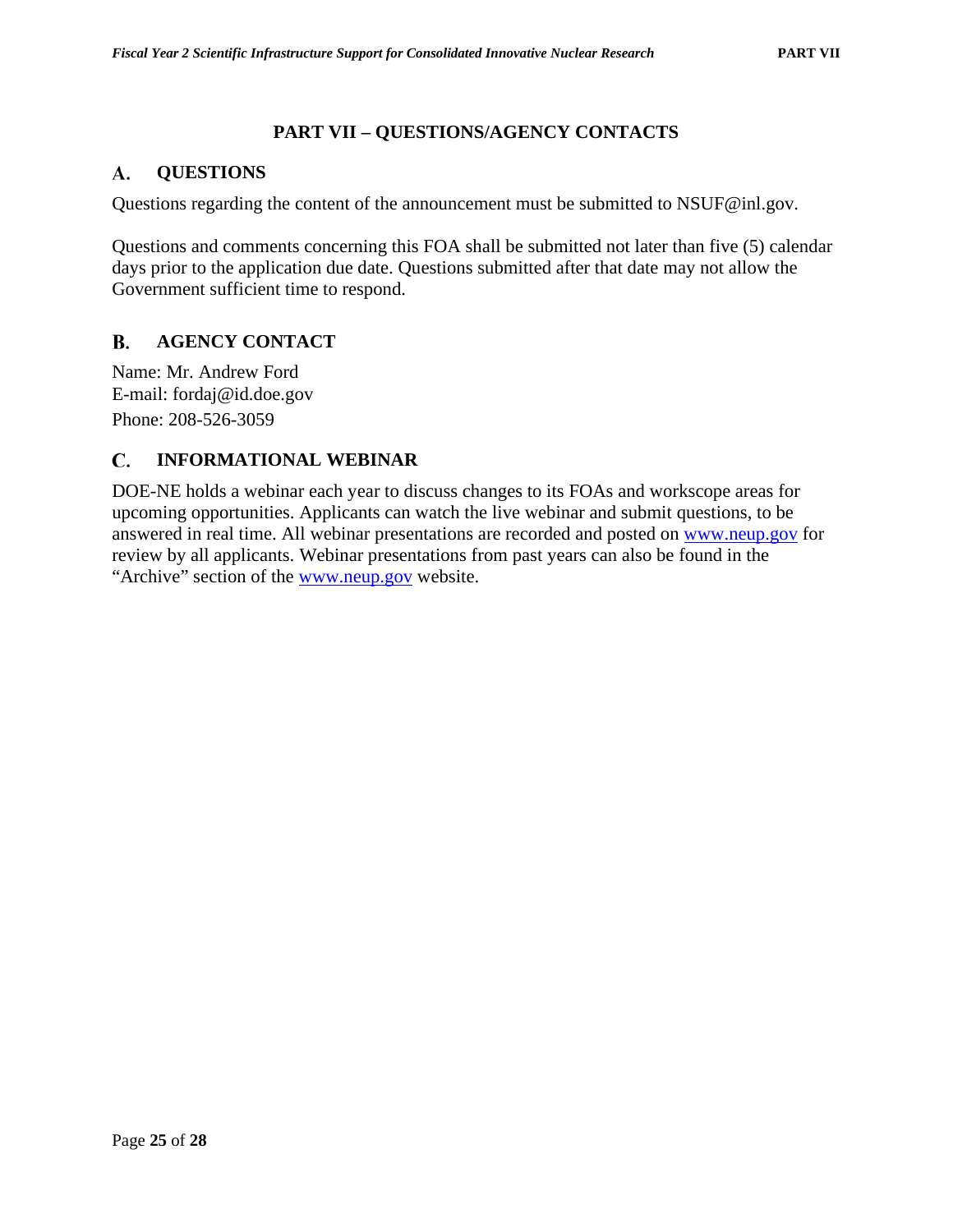# **PART VIII – OTHER INFORMATION**

#### <span id="page-34-1"></span><span id="page-34-0"></span>**MODIFICATIONS** A.

Notices of any modifications to this announcement will be posted on [www.FedConnect.net](http://www.fedconnect.net/) and [www.Grants.gov,](http://www.grants.gov/) and, as a courtesy, will also be posted on https://nsuf.inl.gov/. It is recommended that you check the https://nsuf.inl.gov/ site frequently to ensure you receive timely notice of any modifications or other announcements.

#### <span id="page-34-2"></span>**GOVERNMENT RIGHT TO REJECT OR NEGOTIATE B.**

DOE reserves the right, without qualification, to reject any or all applications received in response to this announcement, and to select any application, in whole or in part, as a basis for negotiation and/or award.

#### <span id="page-34-3"></span>C. **COMMITMENT OF PUBLIC FUNDS**

The Contracting Officer is the only individual who can make awards and commit the Government to the expenditure of public funds. A commitment by anyone other than the Contracting Officer, either explicit or implied, is invalid.

### <span id="page-34-4"></span>D. **PROPRIETARY APPLICATION INFORMATION**

Patentable ideas, trade secrets, proprietary or confidential commercial or financial information, disclosure of which may harm the applicant, should be included in an application only when such information is necessary to convey an understanding of the proposed project. The use and disclosure of such data may be restricted, provided the applicant includes the following legend on the first page of the project narrative and specifies the pages of the application which are to be restricted:

> "The data contained in pages [Insert pages] of this application have been submitted in confidence and contain trade secrets or proprietary information, and such data shall be used or disclosed only for evaluation purposes, provided that if this applicant receives an award as a result of or in connection with the submission of this application, DOE shall have the right to use or disclose the data herein to the extent provided in the award. This restriction does not limit the government's right to use or disclose data obtained without restriction from any source, including the applicant."

To protect such data, each line or paragraph on the pages containing such data must be specifically identified and marked with a legend similar to the following:

> "The following contains proprietary information that (name of applicant) requests not be released to persons outside the Government, except for purposes of review and evaluation."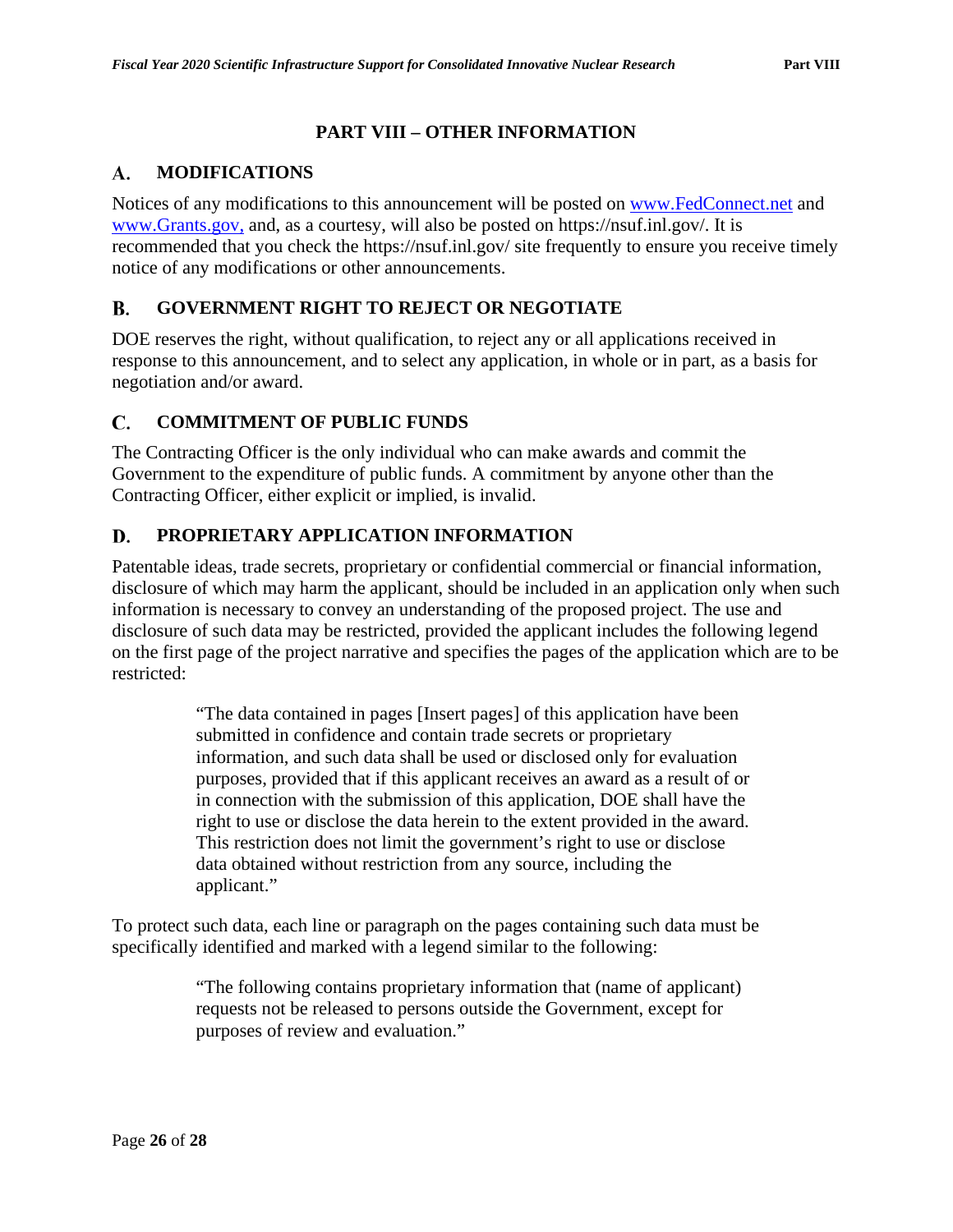### <span id="page-35-0"></span> $\mathbf{E}$ . **EVALUATION AND ADMINISTRATION BY NON-FEDERAL PERSONNEL**

In conducting the merit review evaluation, the Government may seek the advice of qualified non-Federal personnel as reviewers. The Government may also use non-Federal personnel to conduct independent reviews, as well as routine, nondiscretionary administrative activities. The applicant, by submitting its application, consents to the use of non-Federal reviewers/ administrators. Non-Federal reviewers must sign conflict of interest and non-disclosure agreements prior to reviewing an application. Non-Federal personnel conducting administrative activities must sign a non-disclosure agreement.

### <span id="page-35-1"></span>**INTELLECTUAL PROPERTY DEVELOPED UNDER THIS PROGRAM** F.

Patent Rights. The government will have certain statutory rights in an invention that is conceived or first actually reduced to practice under a DOE award. Section 5908 of title 42 United States Code, provides that title to such inventions vests in the United States, except where 35 U.S.C. 202 provides otherwise for nonprofit organizations or small business firms. However, the Secretary of Energy may waive all or any part of the rights of the United States subject to certain conditions. (See "Notice of Right to Request Patent Waiver" in Section G below.)

Rights in Technical Data. Normally, the government has unlimited rights in technical data created under a DOE agreement. Delivery or third party licensing of proprietary software or data developed solely at private expense will not normally be required, except as specifically negotiated in an agreement to satisfy DOE's own needs or to ensure the commercialization of technology developed under a DOE agreement.

### <span id="page-35-2"></span>**NOTICE OF RIGHT TO REQUEST PATENT WAIVER** G.

Applicants may request a waiver of all or any part of the rights of the United States in inventions conceived or first actually reduced to practice in performance of an agreement as a result of this announcement, in advance of or within 30-days after the effective date of the award. Even if such advance waiver is not requested or the request is denied, the recipient will have a continuing right under the award to request a waiver of the rights of the United States in identified inventions (i.e., individual inventions conceived or first actually reduced to practice in performance of the award). Any patent waiver granted is subject to certain terms and conditions in 10 CFR 784 [http://energy.gov/sites/prod/files/advancedwaiverpetition.pdf.](http://energy.gov/sites/prod/files/advancedwaiverpetition.pdf)

Domestic small businesses and domestic nonprofit organizations will receive the patent rights clause at 37 CFR 401.14 (i.e., the implementation of the Bayh-Dole Act). This clause permits domestic small business and domestic nonprofit organizations to retain title to subject inventions. Therefore, small businesses and nonprofit organizations do not need to request a waiver.

### <span id="page-35-3"></span>H. **NOTICE REGARDING ELIGIBLE/INELIGIBLE ACTIVITIES**

Eligible activities under this program include those which describe and promote the understanding of scientific and technical aspects of specific energy technologies, but not those which encourage or support political activities, such as the collection and dissemination of information related to potential, planned, or pending legislation.